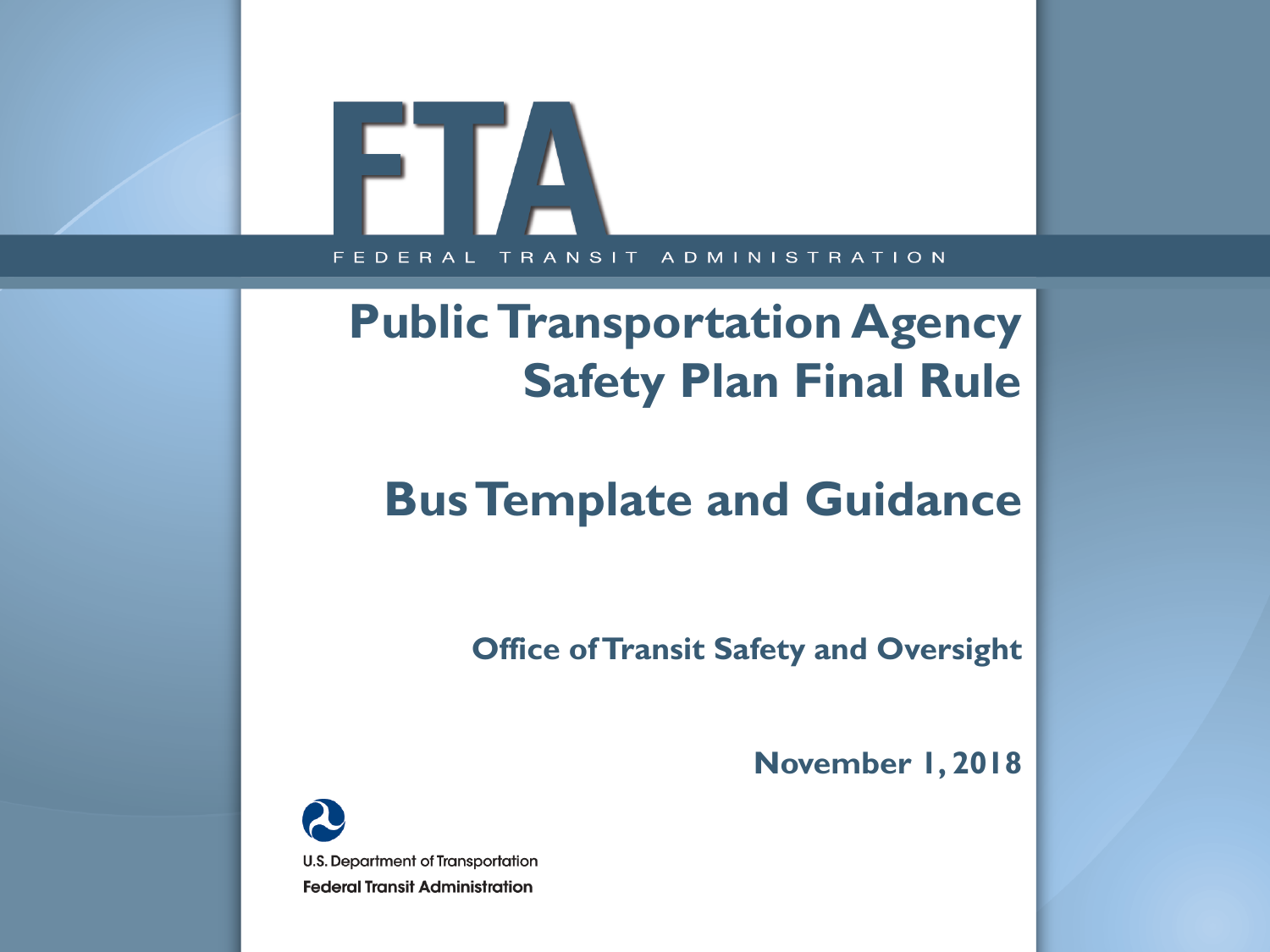## **In today's presentation…**

- Where can I find the bus template and guidance?
- Who should use the bus template and guidance?
- Why should I use the bus template and guidance?
- State DOT's role in safety plan development
- Importance of Documentation
- How do I use the bus template and guidance?
- Questions?

### **Follow along with the Bus Template and Guidance documents if you have them available**

**Objective: To prepare the urban bus transit industry and State DOTs to develop their agency safety plans using the bus template and guidance.**

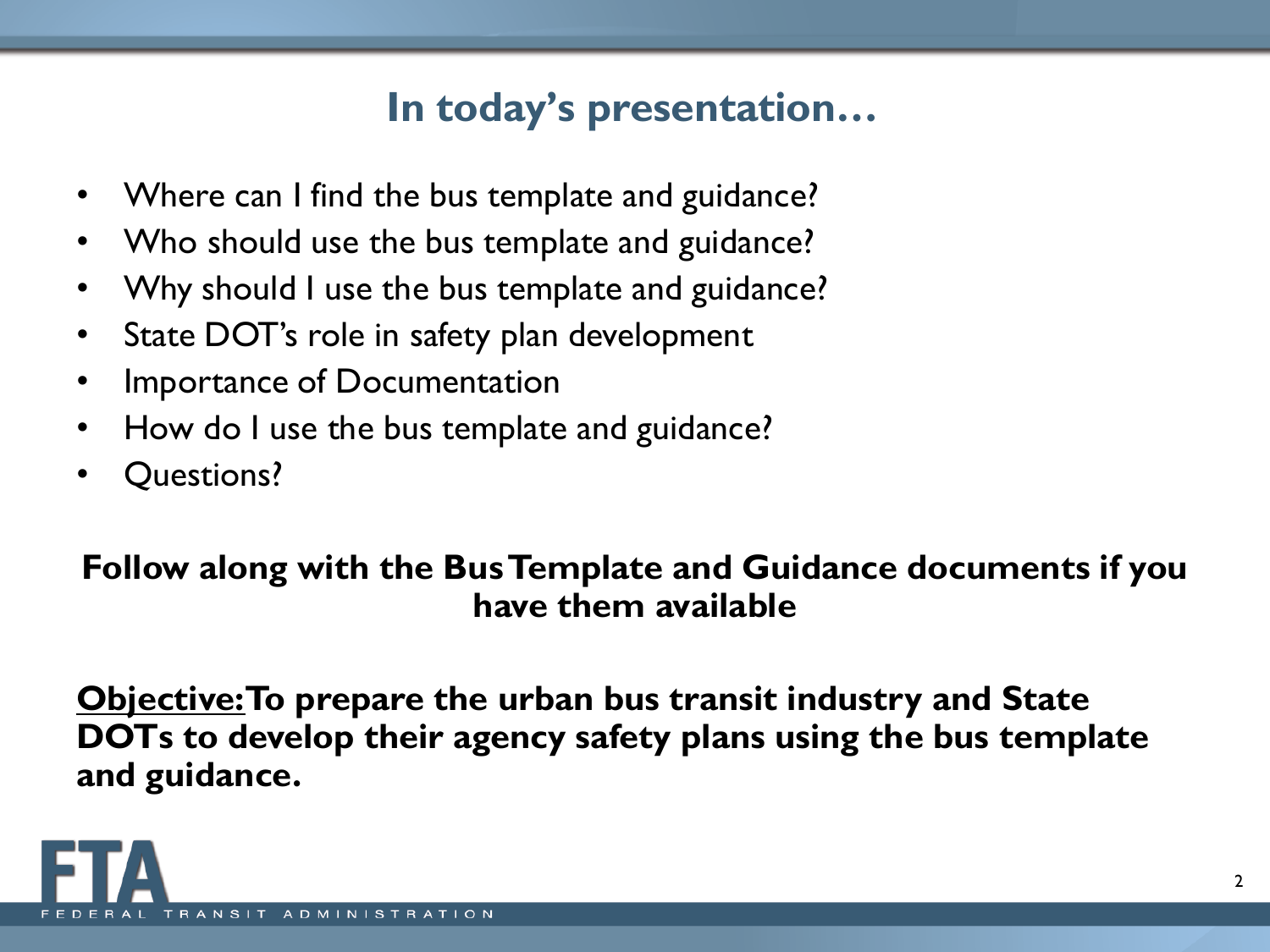## **Where can I find the bus template and guidance?**

- On the PTASP "Guidance and Templates" and/or "Resources" Page
- Guidance and Templates
	- https://www.transit.dot.gov/regulatio ns-and-guidance/safety/publictransportation-agency-safety[program/guidance-and-templates](https://www.transit.dot.gov/regulations-and-guidance/safety/public-transportation-agency-safety-program/guidance-and-templates)
- Resources
	- [https://www.transit.dot.gov/regulatio](https://www.transit.dot.gov/regulations-and-guidance/safety/public-transportation-agency-safety-program/ptasp-resources) ns-and-guidance/safety/publictransportation-agency-safetyprogram/ptasp-resources

|                                                 | <b>20</b> Federal Transit Administration |                                                                                                                                                                                |  |  |  |  |  |
|-------------------------------------------------|------------------------------------------|--------------------------------------------------------------------------------------------------------------------------------------------------------------------------------|--|--|--|--|--|
| <b>About</b>                                    | <b>Funding</b>                           | <b>Regulations &amp; Guidance</b>                                                                                                                                              |  |  |  |  |  |
|                                                 |                                          | Home » Regulations and Guidance » Safety                                                                                                                                       |  |  |  |  |  |
| Overview<br><b>Getting Started</b>              |                                          | <b>Guidance and Templates</b>                                                                                                                                                  |  |  |  |  |  |
| <b>Guidance and</b><br><b>Templates</b><br>FAQs |                                          | These guidance and templates were created to assist states and transit<br>agencies with the development of safety plans and to reduce administrative<br>and financial burdens. |  |  |  |  |  |
| <b>Resources</b>                                |                                          | <b>Rail Documents</b>                                                                                                                                                          |  |  |  |  |  |
|                                                 |                                          | . Comparison of Definitions Part 673 versus Part 659<br>. Transition Roadmap Guidance on Using SSPPs to Develop PTASPs                                                         |  |  |  |  |  |
|                                                 |                                          | <b>Bus Documents</b>                                                                                                                                                           |  |  |  |  |  |
|                                                 |                                          | • Bus Template<br><b>Bus Template Reference Guide</b>                                                                                                                          |  |  |  |  |  |
|                                                 |                                          | <b>20 Federal Transit Administration</b>                                                                                                                                       |  |  |  |  |  |
| <b>About</b>                                    | <b>Funding</b>                           | <b>Regulations &amp; Guidance</b>                                                                                                                                              |  |  |  |  |  |
| Overview<br><b>Getting Started</b>              |                                          | <b>Graphics</b>                                                                                                                                                                |  |  |  |  |  |
| <b>Guidance and Templates</b><br>FAQs           |                                          | · PTASP Applicability Infographic<br>· PTASP-TAM Infographic                                                                                                                   |  |  |  |  |  |
| <b>Resources</b>                                |                                          | <b>Guidance and Templates</b>                                                                                                                                                  |  |  |  |  |  |
|                                                 |                                          | <b>Rail Documents</b>                                                                                                                                                          |  |  |  |  |  |
|                                                 |                                          | . Comparison of Definitions Part 673 versus Part 659                                                                                                                           |  |  |  |  |  |
|                                                 |                                          | • Transition Roadmap Guidance on Using SSPPs to Develop PTASPs                                                                                                                 |  |  |  |  |  |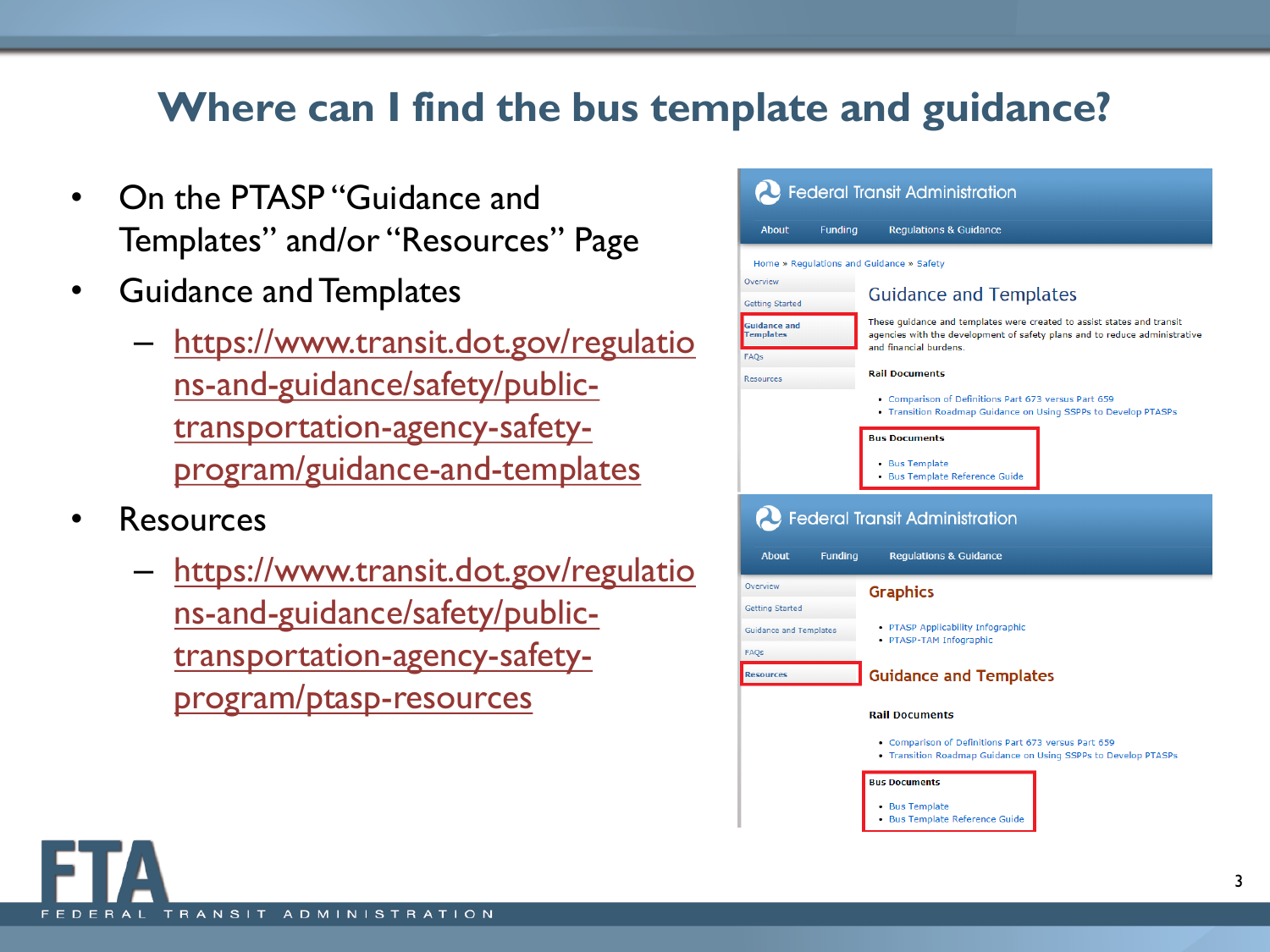## **Who should use the bus template and guidance?**

- Large 5307 recipient bus agencies
- State DOTs who are required to write safety plans on behalf of their Small 5307 bus agencies
	- §673.11(d) explains that a State must develop a safety plan for small transit agencies within the State that receive Urbanized Area Formula Program funds (49 U.S.C. § 5307) and operate 100 or fewer vehicles in peak revenue service, unless the transit agency chooses to develop its own safety plan. In either case, small bus operators must implement their own safety plans.
- Small 5307 bus agencies who opt to draft their own plans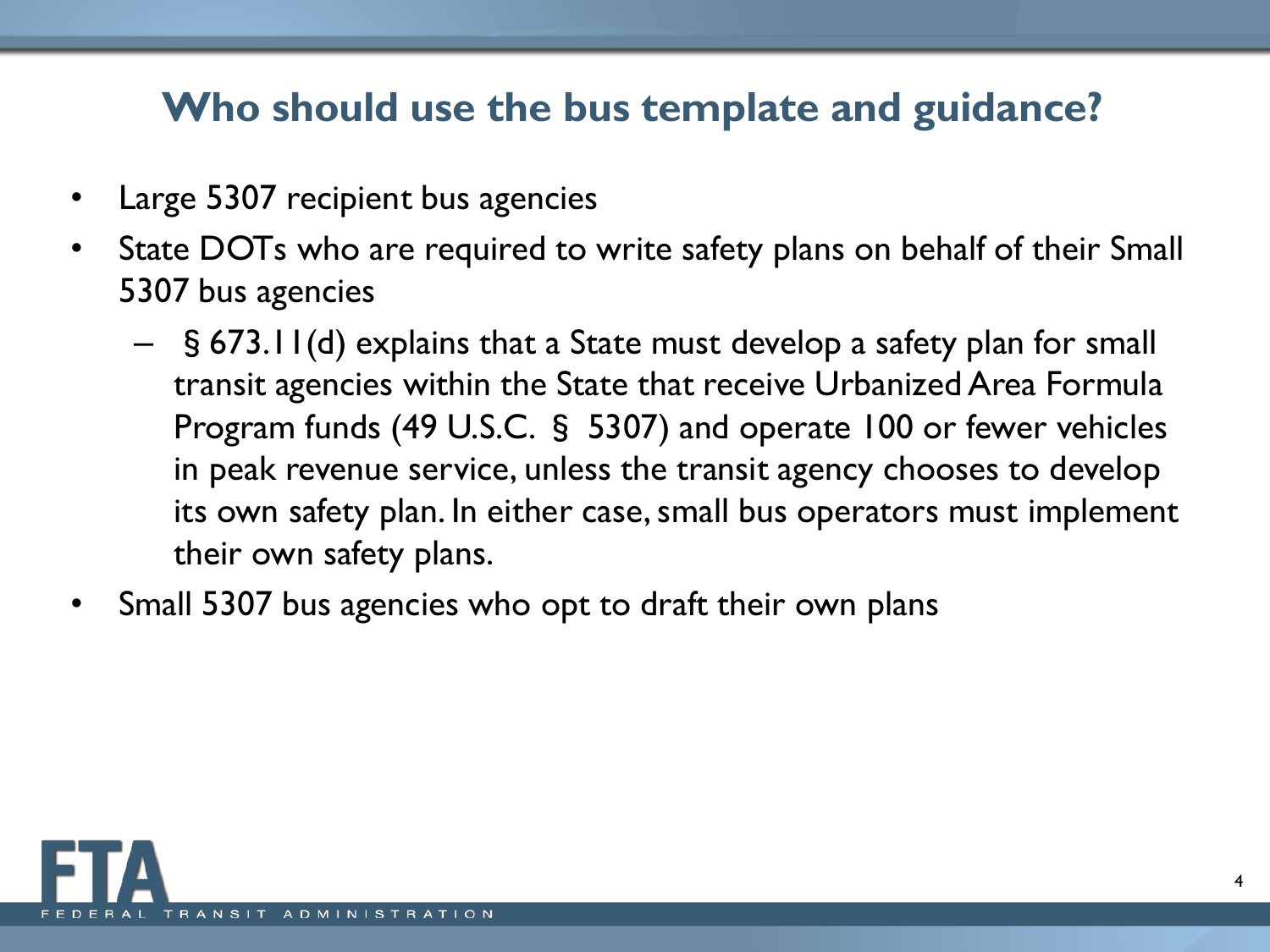# **Why should I use the Agency Safety Plan bus template and guidance?**

- This is a new requirement for bus agencies
	- Assists bus agencies to meet the minimum requirements for the PTASP Rule
	- Points out sections where Small Public Transportation Providers\* do not need to develop and implement certain SMS processes
- Included as part of cost-saving measures with the rule
- Asked for by industry stakeholders when reviewing and commenting on the Notice of Proposed Rulemaking (NPRM)

\*5307 recipients with 100 or fewer vehicles in peak revenue service across all fixed-route modes or one nonfixed-route mode and not operating a rail system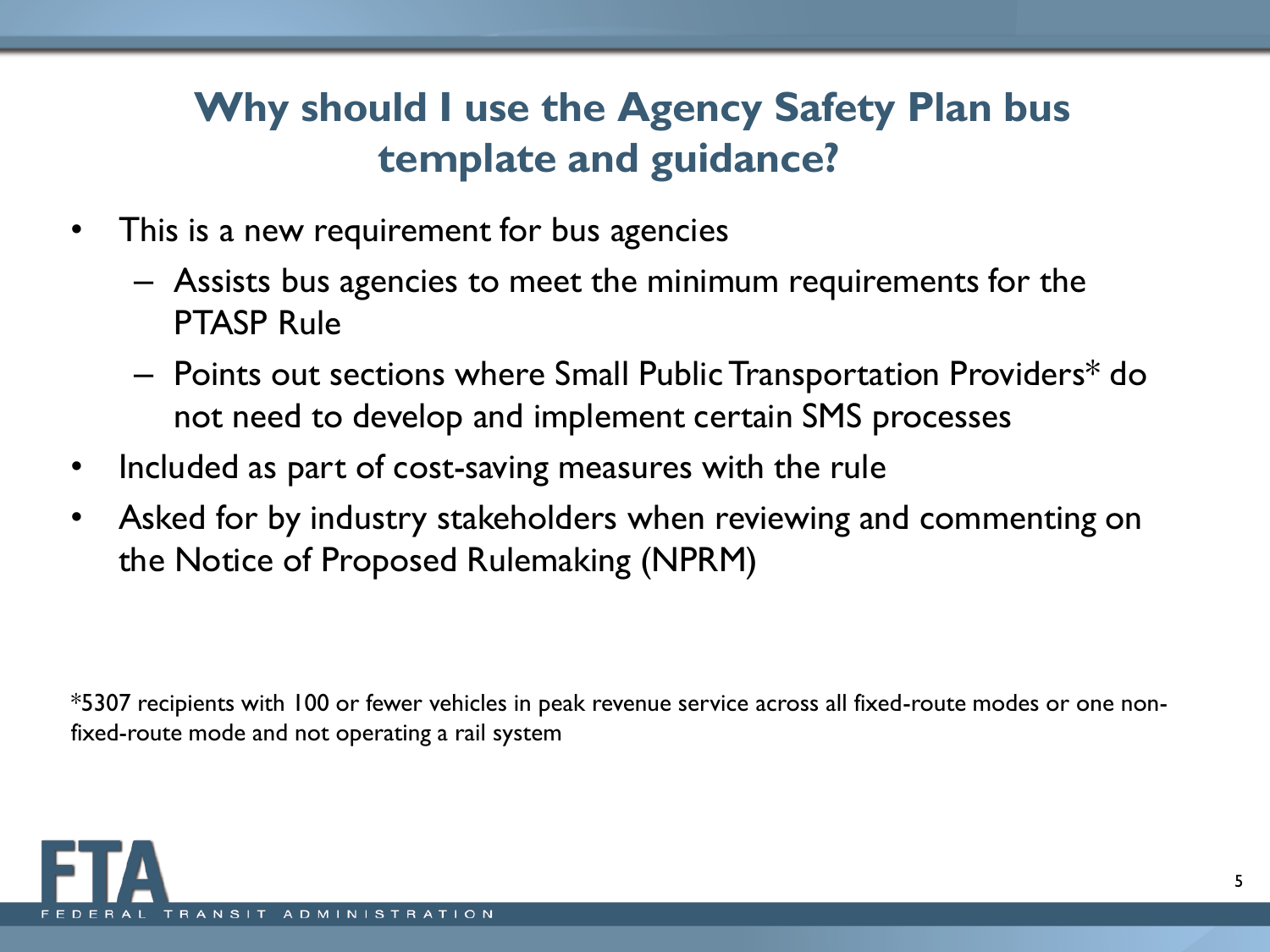## **State DOT's role in safety plan development**

- State DOTs must develop safety plans on behalf of all Small Public Transportation Providers within their state. Staff responsible may include:
	- Grant Manager
	- Transit Program Manager
- State DOTs must also develop safety plans for any 5307 recipient bus systems that the state operates itself
- SSOA funds may not be used to draft a plan for a Small bus transit agency
- No requirement to draft plans in a particular way
	- One plan for all bus agencies or separate plans for each
- Things to think about:
	- Number of small bus agencies within your state
	- Similarities of the small bus agencies
	- Ability of each small bus agency to implement the plan based on staff, resources, etc.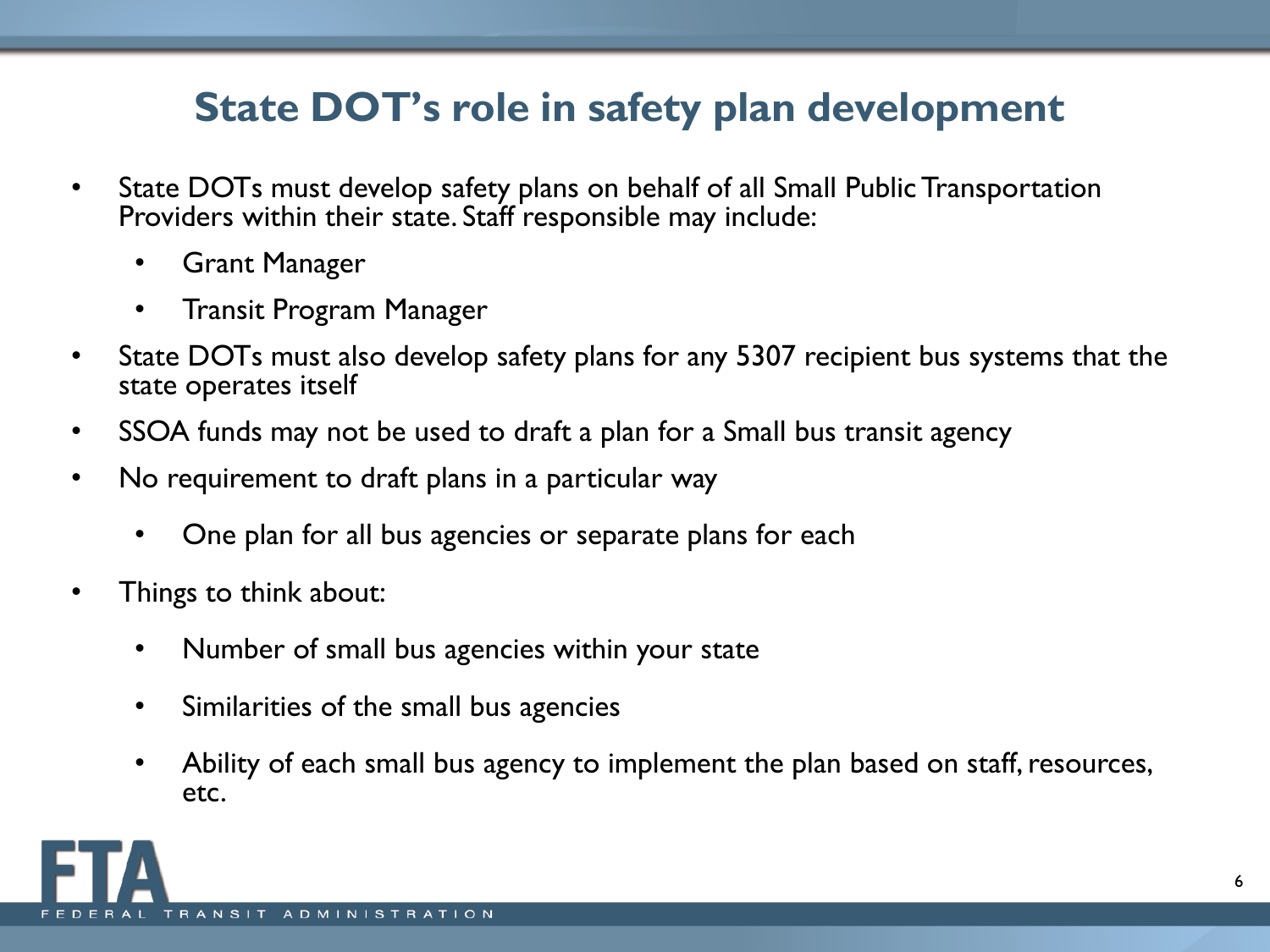## **Importance of Documentation**

- §673.31 describes the requirements for Safety Plan documentation
- Transit agencies must:
	- Maintain documents that set forth its Agency Safety Plan, including those related to the implementation of its SMS and results from SMS processes and activities
	- Maintain documents included in whole, or by reference, that describe the programs, policies, and procedures the agency uses to carry out its Agency Safety Plan

### **DOCUMENTATION TIPS**

Referencing documents directly in a Safety Plan is an easy way to demonstrate that a requirement for Safety Plan documentation is met, and reduces the need to summarize processes and activities already described elsewhere.

When referencing a document in a Safety Plan, clearly describe what the document contributes to the Plan (for example, it describes a certain process), and specify the name of the document and where it is stored.

- Documents must be made available upon request by FTA, other Federal entities, or SSOAs having jurisdiction (for rail systems)
- Transit agencies must maintain documents for at least 3 years after creation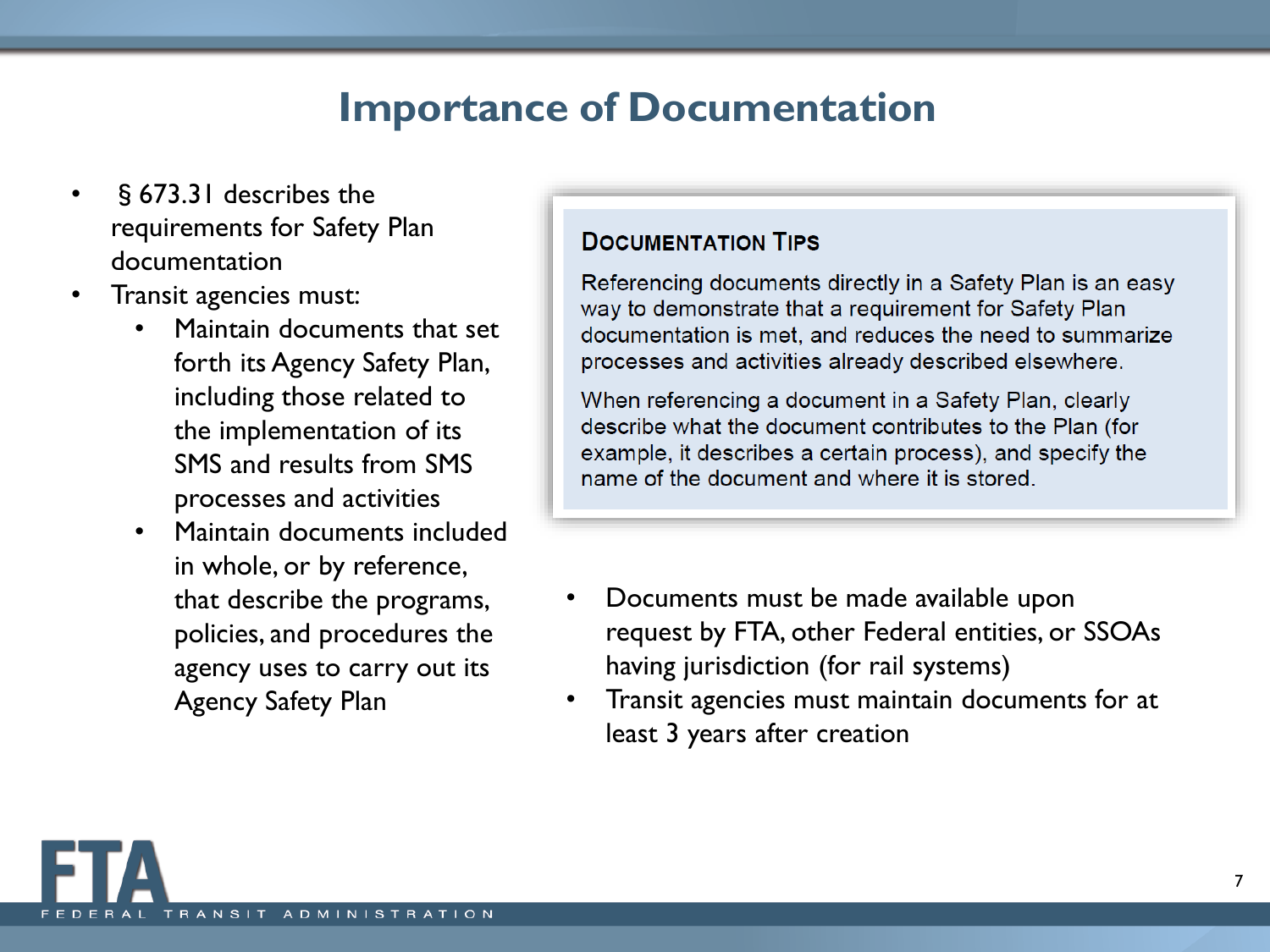## **How do I use the bus template and guidance?**

- The documents should be used together
- The template is a Word document so text can be added, boxes moved or copied into another format
- The guidance document provides context and directions for completing the bus template to develop your Agency Safety Plan
- Recommend reading the guidance first and then reading it again as you complete the bus template
- The bus template is where you document your Agency Safety Plan and all of the required components, including any additional attached documents
- Remember that much of this is documenting your agency's **processes** that you develop to carry out your agency's Safety Management System
	- These processes should be repeatable, easy to follow, and effective

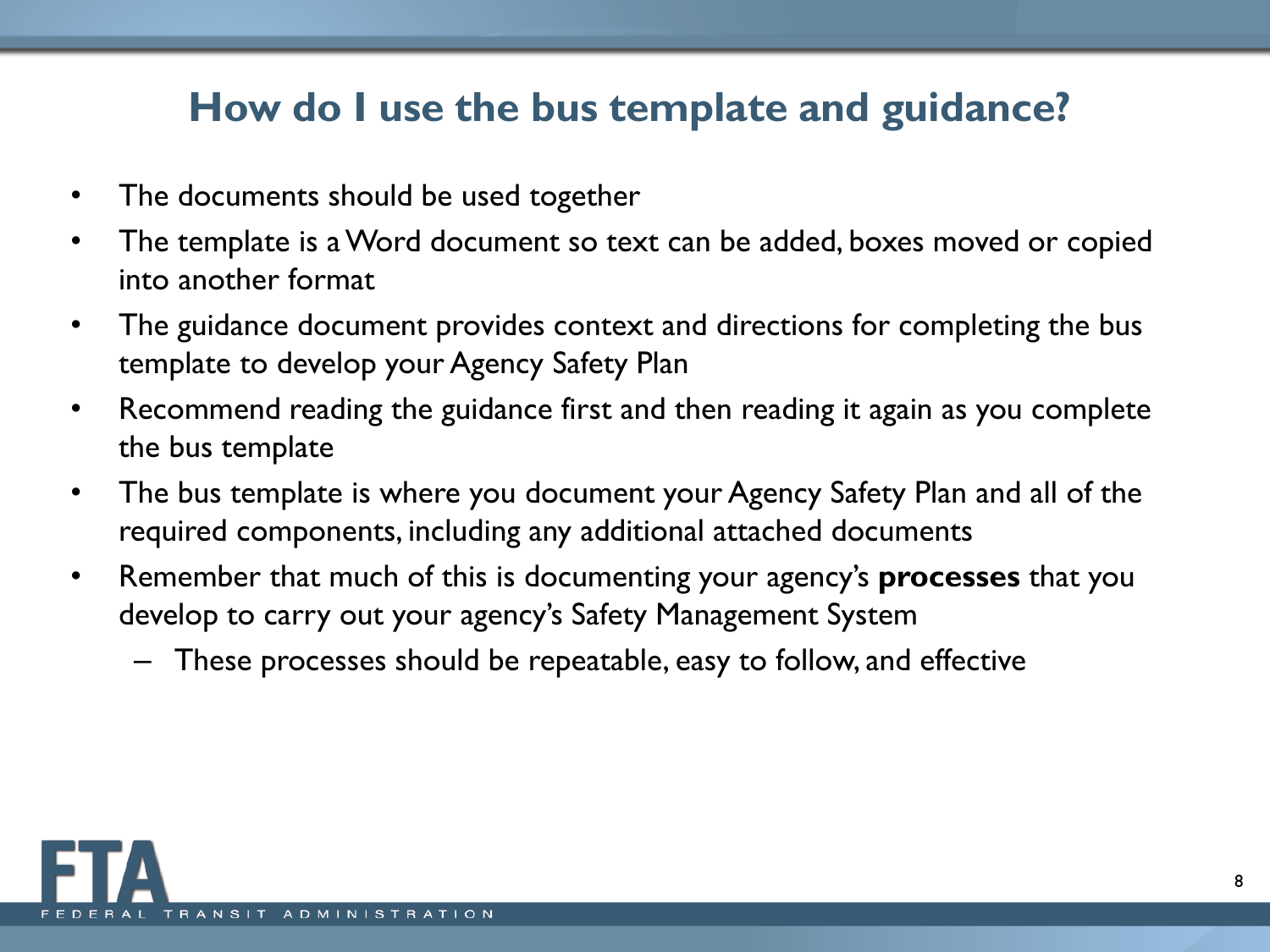## **Reference Guide Introduction**

- The Reference Guide begins with background and instructions on its use
- This introduction will give you context and background on how the reference guide is organized and should be used
- **Reminder:** Use of the reference guide and template is *voluntary*

### **Public Transportation Agency Safety Plan Template for Bus Transit**

### **Reference Guide**

The Federal Transit Administration (FTA) is providing the Public Transportation Agency Safety Plan Template for Bus Transit and accompanying Reference Guide to assist with the development of a Public Transportation Agency Safety Plan (Safety Plan) for bus transit modes. The template and reference guide are intended for use by States and operators of public transportation systems that are required to draft a Safety Plan in accordance with 49 C.F.R. Part 673. The full text of Part 673 is available at http://www.transit.dot.gov/PTASP.

### How to use this reference guide

This reference guide is intended to help you complete each section of the Public Transportation Agency Safety Plan Template for Bus Transit and draft a Safety Plan that meets the requirements of Part 673 for bus transit modes. Use of the template and reference guide is voluntary. This document is not intended to provide guidance on implementing or operating a Safety Management System (SMS). As you develop content to include in the template, we recommend reviewing the corresponding section of this guide.

Each section of this Guide begins with the relevant regulatory text from Part 673 in a grey box. After this, you will find a description of the regulatory requirement and additional information from the preamble to the final rule. Examples and voluntary guidance are presented in blue boxes. The examples are provided for illustration only.

Certain requirements in Part 673 do not apply to small public transportation providers<sup>1</sup>. The relevant sections in this guide are noted in red to indicate where requirements differ.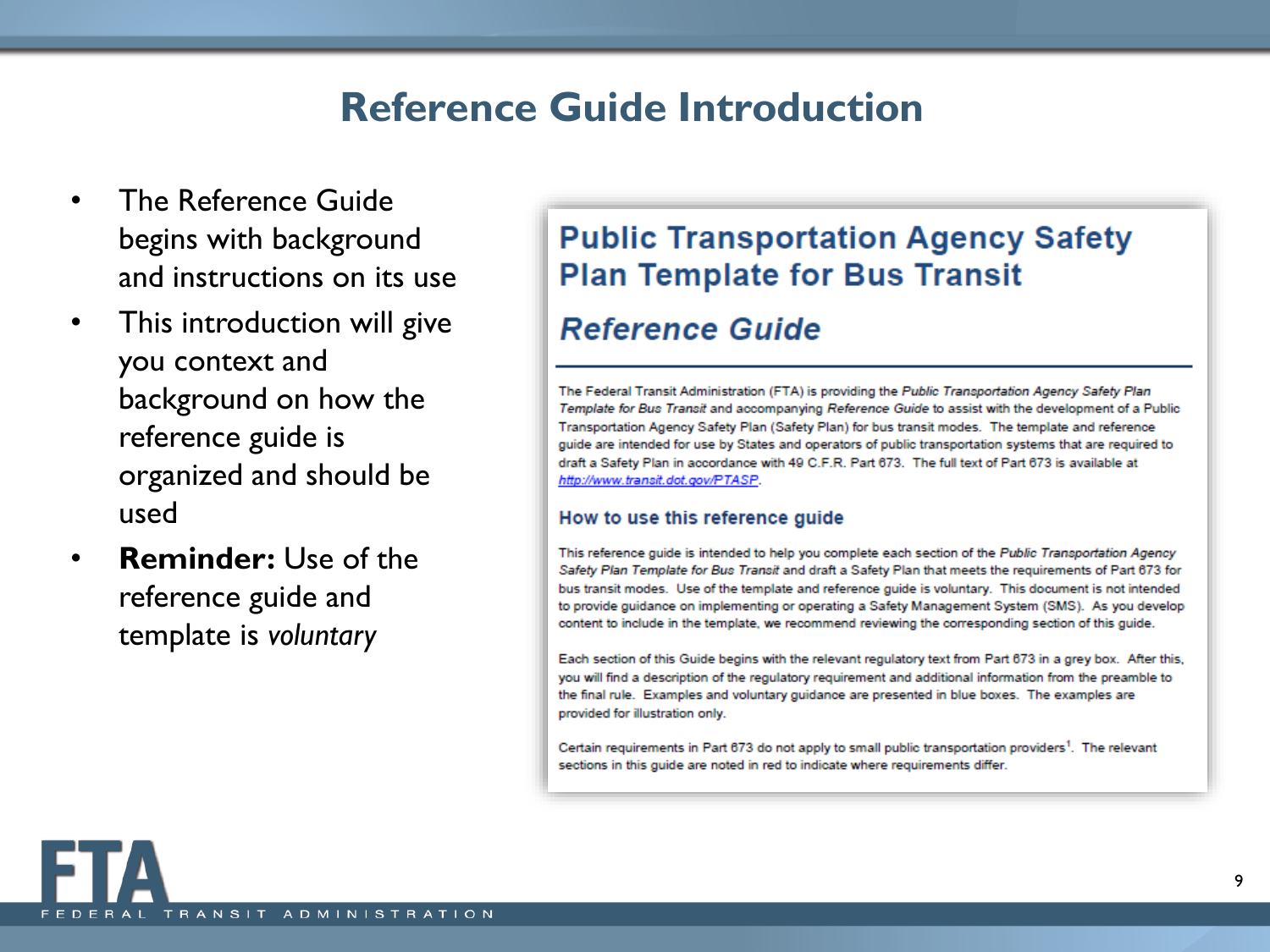## **Reference Guide Introduction**

- The Reference Guide also introduces and includes:
	- Applicability of the PTASP rule
	- General requirements
	- References to and text of specific sections of the rule
	- Tips for filling out the template

### What does Part 673 require?

This section summarizes the requirements of Part 673 to help you understand the requirements for a Safety Plan in the context of the regulation. For a complete description of the regulatory reguirements, please see the final rule text at http://www.transit.dot.gov/PTASP

#### **A Safety Plan**

§ 673.11(a) - A transit agency must, within one calendar year after the effective date of the final rule, establish a Public Transportation Agency Safety Plan that meets the requirements of this part.

§ 673.11(a)(4) - The Public Transportation Agency Safety Plan must address all applicable requirements and standards as set forth in FTA's Public Transportation Safety Program and the National Public Transportation Safety Plan. Compliance with the minimum safety performance standards authorized under 49 U.S.C. § 5329(b)(2)(C) is not required until standards have been established through the public notice and comment process.

§ 673.11(b) – A transit agency may develop one Public Transportation Agency Safety Plan for all modes of service or may develop a Public Transportation Agency Safety Plan for each mode of service not subject to safety regulation by another Federal entity.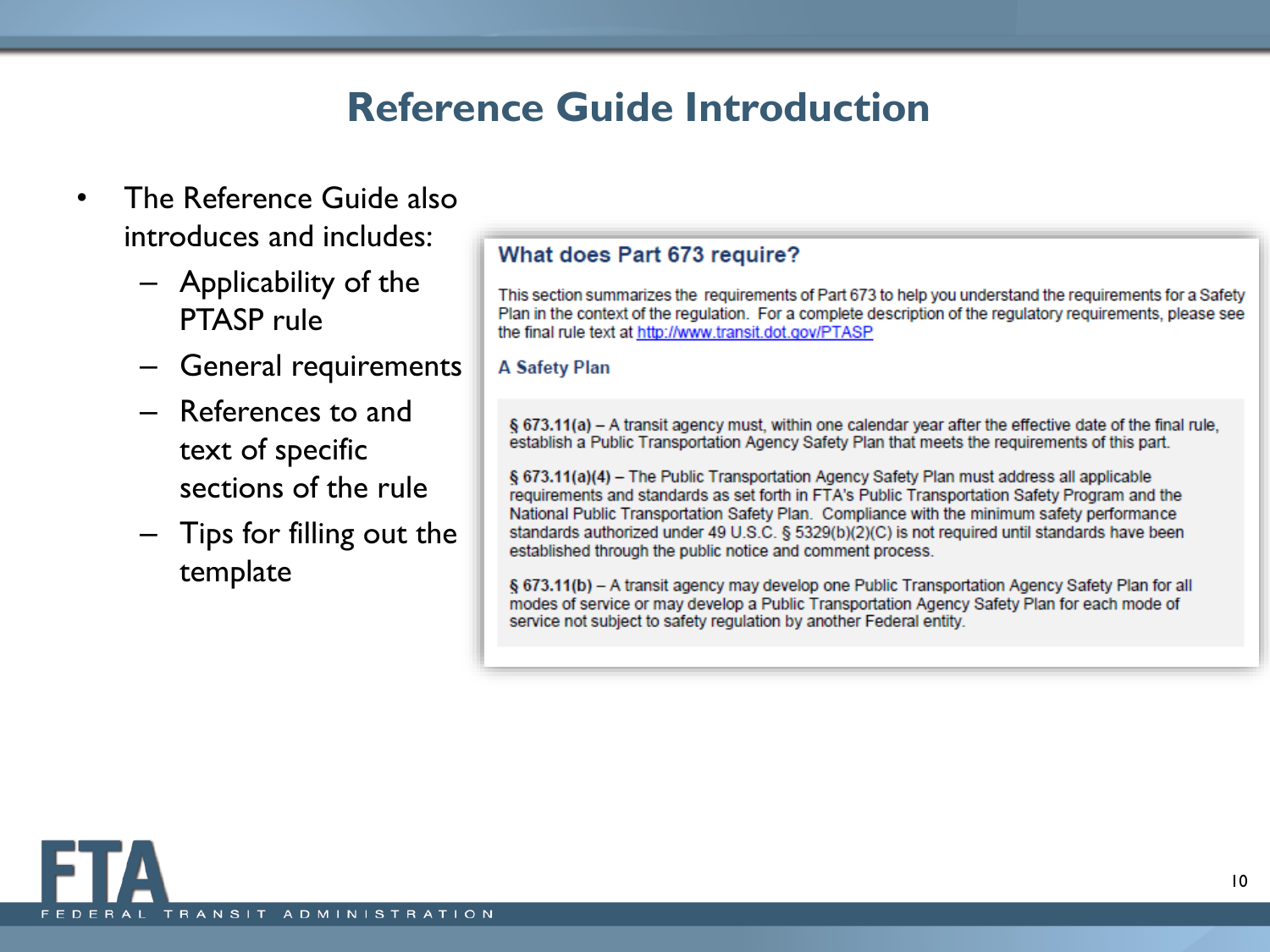### **Template Instructions/Introduction**

- Bus Template begins with background and instructions on how to use the template
- This introduction will give you context and background on how the template is set up and should be used
- **Reminder:** Use of the reference guide and template is *voluntary*

### **Public Transportation Agency Safety Plan Template for Bus Transit**

Version 1. issued 07/19/18

The Federal Transit Administration (FTA) is providing the Public Transportation Agency Safety Plan Template for Bus Transit and accompanying Reference Guide to assist with the development of a Public Transportation Agency Safety Plan (Safety Plan) for bus transit modes. Use of this template is voluntary. The template and reference guide are intended for use by States and operators of public transportation systems that are required to draft a Safety Plan in accordance with 49 C.F.R. Part 673 (Part 673). The full text of Part 673 is available at http://www.transit.dot.gov/PTASP.

Certain requirements in Part 673 do not apply to small public transportation providers<sup>1</sup>. The relevant sections in this template are noted in red to indicate where requirements differ. Transit operators that are subject to Part 673 may choose to include additional sections beyond what is required in Part 673.

Under Part 673, a transit agency is required to maintain documents that describe its Safety Plan, including those related to implementation and results from processes and activities. Also, a transit operator may have existing documentation that describes processes, procedures, and other information required in Part 673. You may reference these documents in your Safety Plan by specifying the document names and locations within the appropriate sections of the plan.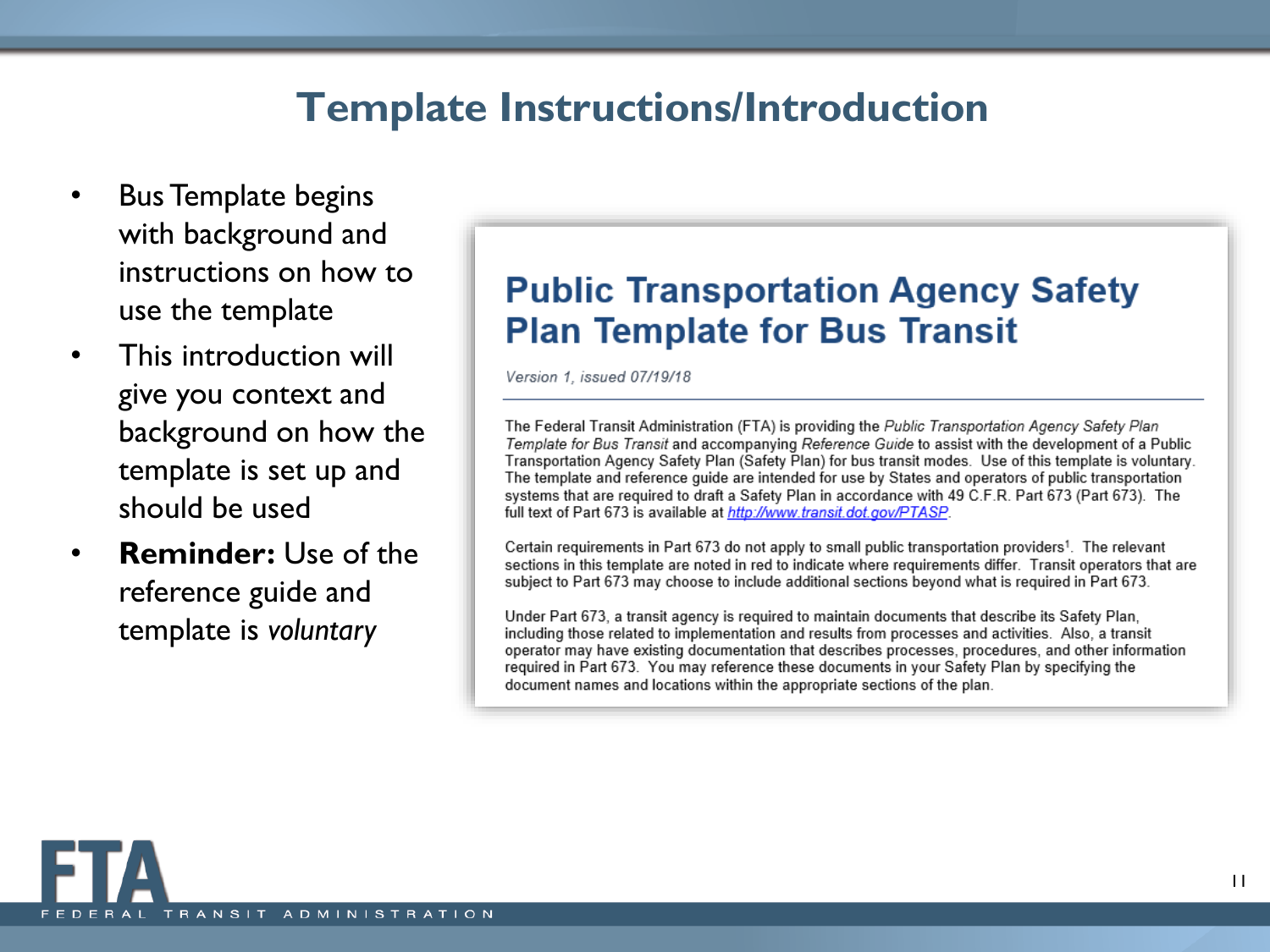## **Template Section 1: Transit Agency Information**

- Self-explanatory this section is where you enter descriptive information about your agency
- Reference Guide Pages 4 and 5 explain who is the Accountable Executive and who is the Chief Safety Officer or SMS Executive

### **EXAMPLES OF ACCOUNTABLE EXECUTIVES**

The Accountable Executive could be a transit agency's chief executive; commonly the president, chief executive officer, or general manager. For municipal government agencies, the Accountable Executive could be a county executive or a mayor, the head of a city's department of transportation, the head of a city's department of public works, or a city manager.

### 1. Transit Agency Information

| <b>Transit Agency Name</b>                                                                                     |          |         |                                  |                                                         |  |  |
|----------------------------------------------------------------------------------------------------------------|----------|---------|----------------------------------|---------------------------------------------------------|--|--|
| <b>Transit Agency Address</b>                                                                                  |          |         |                                  |                                                         |  |  |
| Name and Title of<br><b>Accountable Executive</b>                                                              |          |         |                                  |                                                         |  |  |
| <b>Name of Chief Safety</b><br><b>Officer or SMS</b><br>Executive                                              |          |         |                                  |                                                         |  |  |
| Mode(s) of Service<br><b>Covered by This Plan</b>                                                              |          |         | 5311)                            | <b>List All FTA Funding</b><br>Types (e.g., 5307, 5310, |  |  |
| Mode(s) of Service<br>Provided by the Transit<br><b>Agency (Directly</b><br>operated or contracted<br>service) |          |         |                                  |                                                         |  |  |
| Does the agency<br>provide transit services<br>on behalf of another<br>transit agency or entity?               | Yes<br>□ | No<br>□ | Description of<br>Arrangement(s) |                                                         |  |  |
| Name and Address of<br><b>Transit Agency(ies) or</b><br>Entity(ies) for Which<br>Service Is Provided           |          |         |                                  |                                                         |  |  |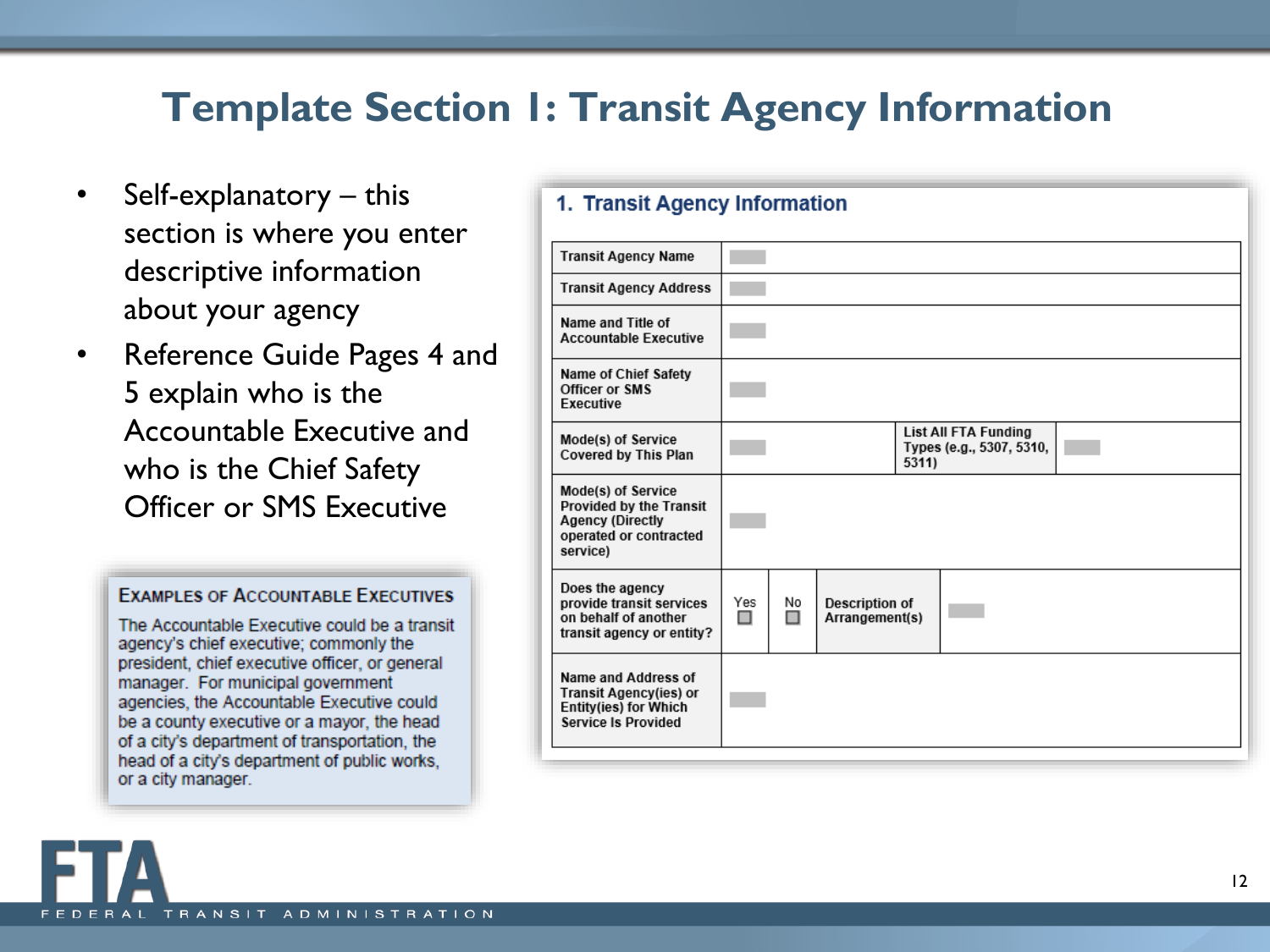# **Template Section 2: Plan Development, Approval and Updates**

- Where you document the **process** that you develop and follow for approval and updates of your plan
- § 673.11 explains who is responsible for drafting and implementing plans, updating the plan, and approving the plan
- § 673.13 explains certification of the plan
- Reference guide pages 6-8 explain this section

| Name of Entity That<br><b>Drafted This Plan</b>   |                                                       |                       |
|---------------------------------------------------|-------------------------------------------------------|-----------------------|
| Signature by the                                  | <b>Signature of Accountable Executive</b>             | Date of Signature     |
| <b>Accountable Executive</b>                      |                                                       |                       |
|                                                   | Name of Individual/Entity That Approved This<br>Plan  | Date of Approval      |
| Approval by the Board                             |                                                       |                       |
| of Directors or an<br><b>Equivalent Authority</b> | <b>Relevant Documentation (title and location)</b>    |                       |
|                                                   |                                                       |                       |
|                                                   | Name of Individual/Entity That Certified This<br>Plan | Date of Certification |
| Certification of                                  |                                                       |                       |
| Compliance                                        | <b>Relevant Documentation (title and location)</b>    |                       |
|                                                   |                                                       |                       |

#### Version Number and Updates

Record the complete history of successive versions of this plan.

2. Plan Development, Approval, and Updates

| Version<br>Number | <b>Section/Pages Affected</b> | <b>Reason for Change</b> | Date Issued |
|-------------------|-------------------------------|--------------------------|-------------|
|                   |                               |                          |             |
|                   |                               |                          |             |
|                   |                               |                          |             |
|                   |                               |                          |             |

Annual Review and Update of the Public Transportation Agency Safety Plan

Describe the process and timeline for conducting an annual review and update of the Public Transportation Agency Safety Plan.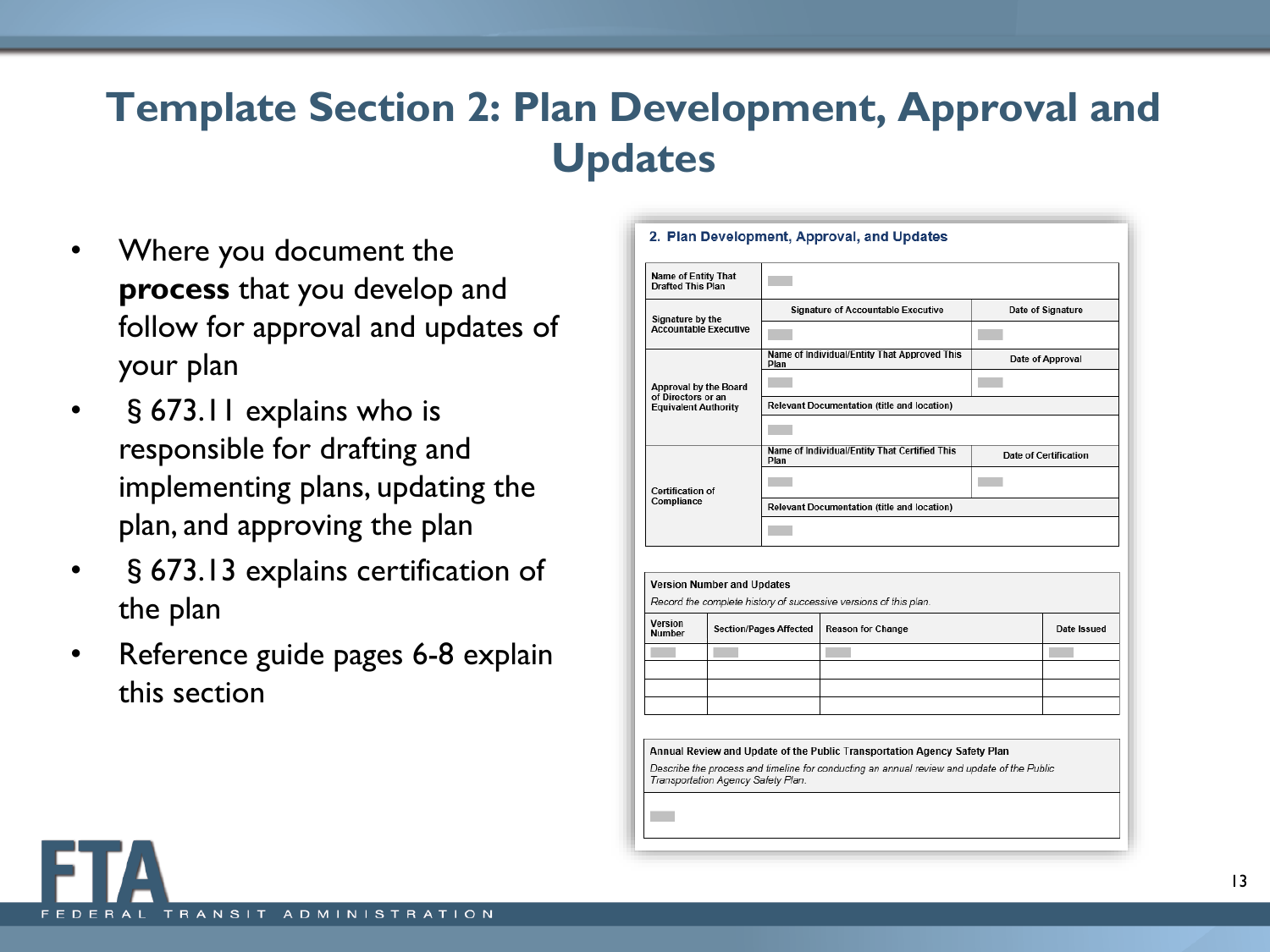# **Reference Guide Section 2: Plan Development, Approval and Updates**

### • **What should you think about when completing section 2?**

- Is our Accountable Executive (AE) designated yet?
- Is our Chief Safety Officer designated yet?
- Does our Board or it's Equivalent Authority have rules and procedures to follow for approvals?
- Who should be involved in annual Safety Plan review?
- How do State DOTs determine roles and responsibilities?
- Can the AE be at the state level?
- How can State DOTs efficiently use the plan for multiple bus agencies?

### 2.2 Signature by the Accountable Executive and Approval by the Board of Directors or **Equivalent Authority**

§ 673.11 (a)(1) - The Public Transportation Agency Safety Plan and subsequent updates must be signed by the Accountable Executive and approved by the agency's Board of Directors or an Equivalent Authority.

§ 673.5 Definitions - Equivalent Authority means an entity that carries out duties similar to that of a Board of Directors, for a recipient or subrecipient of FTA funds under 49 U.S.C. Chapter 53, including sufficient authority to review and approve a recipient or subrecipient's Public Transportation Agency Safety Plan.

A transit agency should update its Safety Plan at any point when information, processes or activities required under Part 673 undergo significant changes. As a transit agency collects data through its Safety Risk **Management and Safety** Assurance processes, the agency should be evaluating its safety performance targets

### **WHEN SHOULD A SAFETY PLAN BE REVIEWED?**

For example, when a transit agency:

- Determines its approach to mitigating safety deficiencies is ineffective:
- Makes significant changes to service delivery;
- Introduces new processes or procedures that may impact safety;
- Changes or re-prioritizes resources available to support SMS: and/or
- Significantly changes its organizational structure.

(SPTs) to determine whether they need to be changed, as well.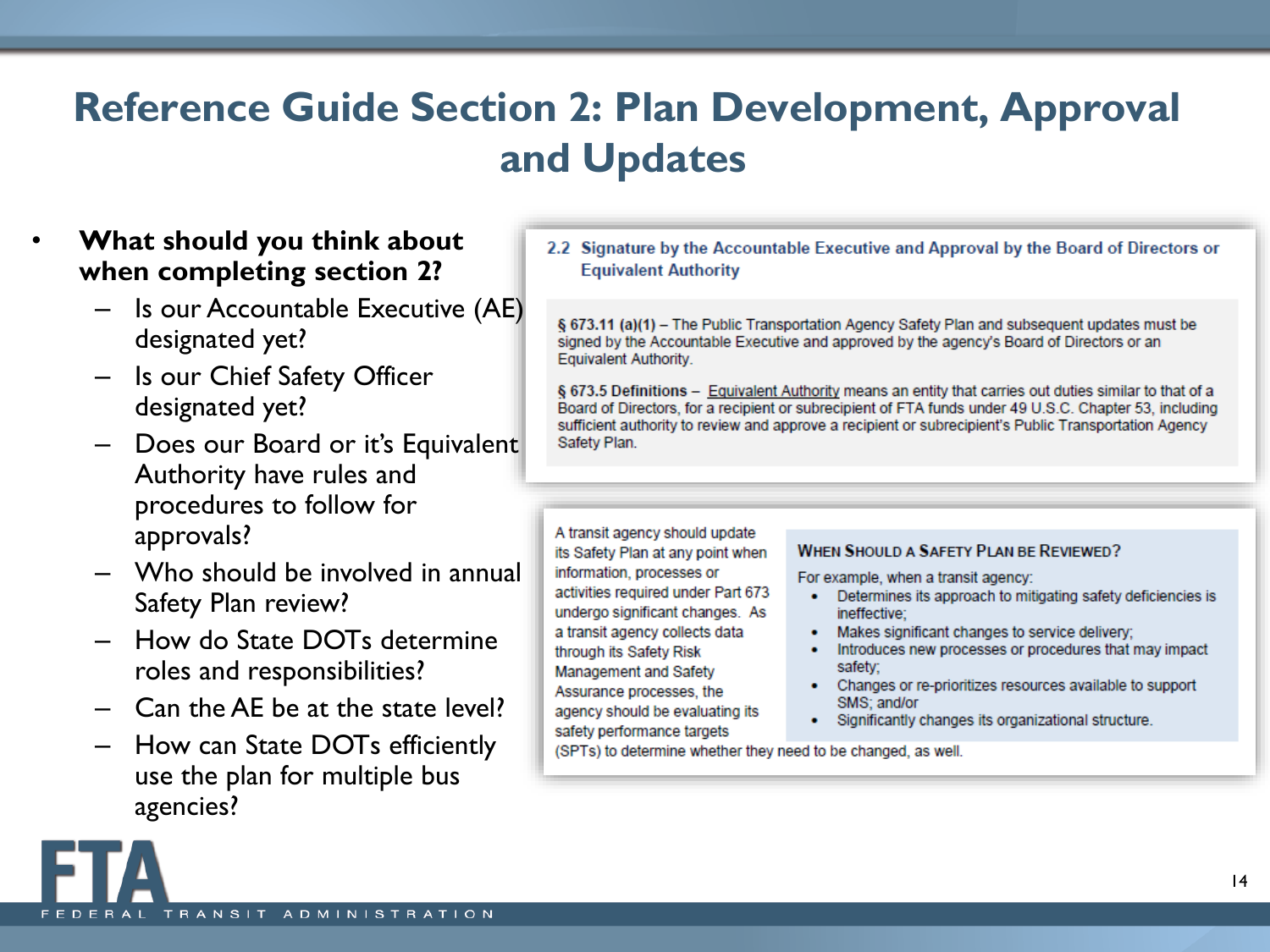## **Template Section 3: Safety Performance Targets**

- § 673.5 defines relevant terms
- §671.11 and §673.15 explain target setting and sharing requirements
- Transit agencies must set Safety Performance Targets based on the Safety Performance Measures in the **[National Safety Plan](https://www.transit.dot.gov/regulations-and-guidance/safety/national-public-transportation-safety-plan)**
- Targets must be shared with States and MPOs
- There will be webinars in the winter about Planning and Setting Targets

### 3. Safety Performance Targets

#### **Safety Performance Targets**

Specify performance targets based on the safety performance measures established under the National Public Transportation Safety Plan.

| <b>Mode of Transit</b><br>Service | <b>Fatalities</b> | Injuries | Safety<br>Events | System<br>Reliability | Other | Other | Other |
|-----------------------------------|-------------------|----------|------------------|-----------------------|-------|-------|-------|
|                                   |                   |          |                  |                       |       |       |       |
|                                   |                   |          |                  |                       |       |       |       |

#### **Safety Performance Target Coordination**

Describe the coordination with the State and Metropolitan Planning Organization(s) (MPO) in the selection of State and MPO safety performance targets.

| Targets                                                                             | <b>State Entity Name</b>                | <b>Date Targets Transmitted</b> |
|-------------------------------------------------------------------------------------|-----------------------------------------|---------------------------------|
| <b>Transmitted to the</b><br><b>State</b>                                           |                                         |                                 |
| Targets<br><b>Transmitted to the</b><br>Metropolitan<br>Planning<br>Organization(s) | Metropolitan Planning Organization Name | Date Targets Transmitted        |
|                                                                                     |                                         |                                 |
|                                                                                     |                                         |                                 |
|                                                                                     |                                         |                                 |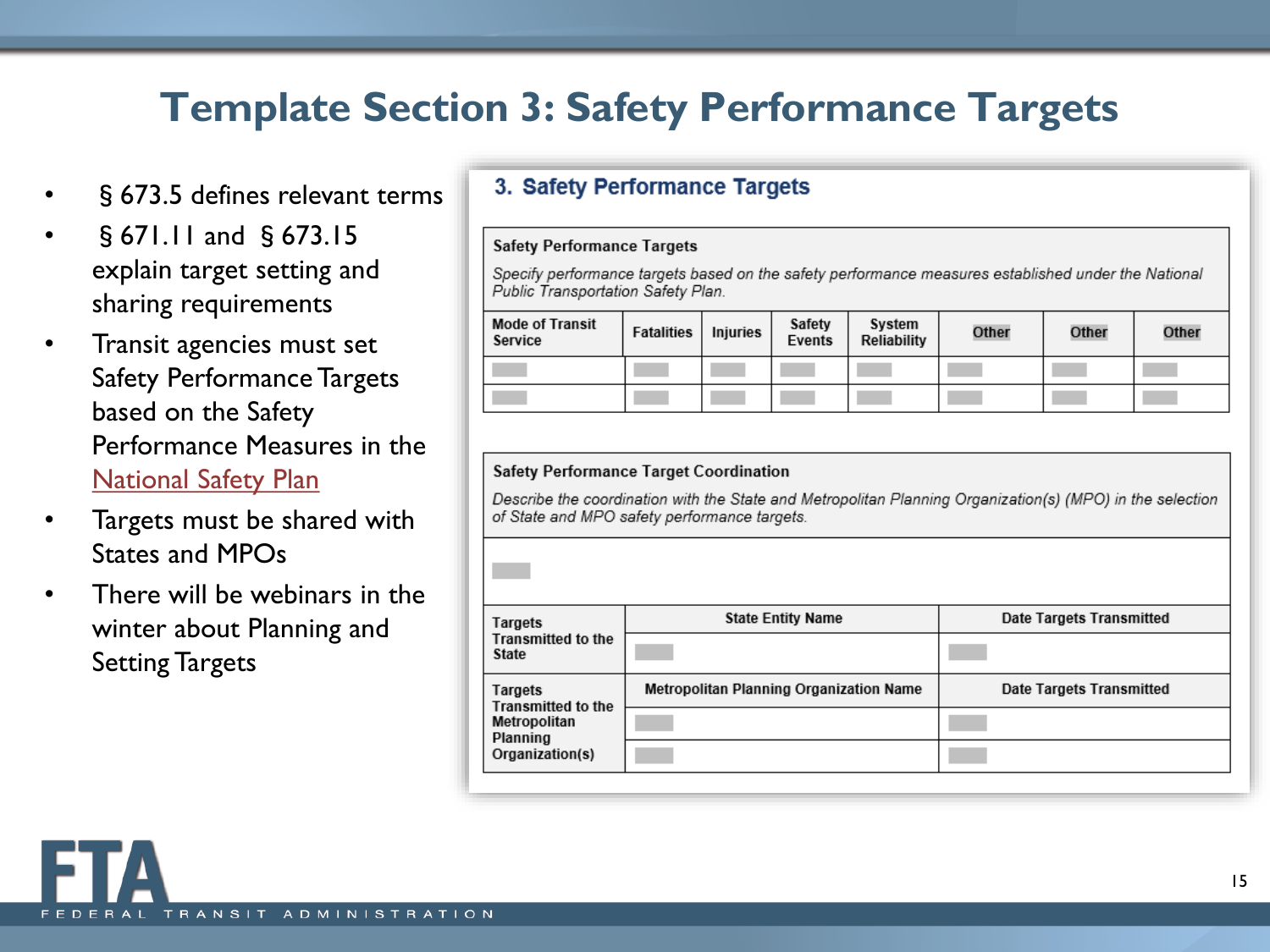## **Reference Guide Section 3: Safety Performance Targets**

- Reference Guide Pages 8 and 9 include the relevant sections of the PTASP rule and a description of the minimum requirements, and see Page 15 for examples of Safety Performance Indicators (SPIs) and Safety Performance Targets (SPTs)
- **What should you think about when completing section 3?**
	- If the State DOT is drafting the plan, does the State DOT want to set the same or different targets for each of its small bus agencies?
		- Advantages: consistency across the state for statewide planning
		- Disadvantages: targets may not be realistic for all bus agencies
	- Do we have the appropriate data to set targets? If not, how can we collect that data? Are we collecting the data efficiently (on paper vs. digital)?
	- Can we set **realistic** targets? Is a target of 0 fatalities realistic based on your data/trends?
	- What targets are the State and Metropolitan Planning Organization (MPO) setting? Can we leverage our highway safety performance targets?

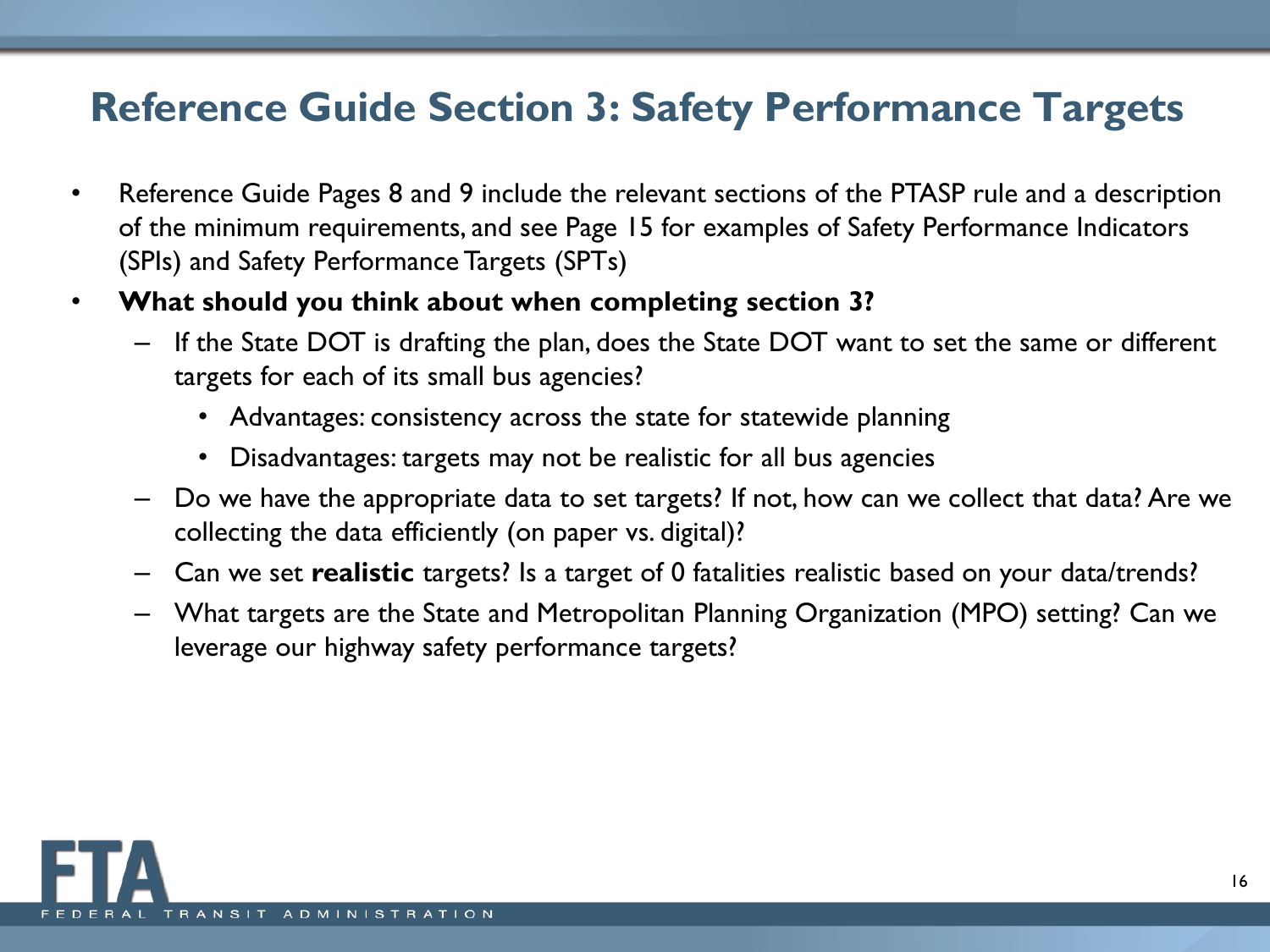## **Template Section 4: Safety Management Policy**

**Contract** 

- §673.23 of the rule explains the requirements for a Safety Management Policy (SMP) statement
- SMP is the foundation for your plan
- SMP should be well thought out by a group of staff, including executives, from your agency
- Includes more than just a statement of support for Safety Management

| 4. Safety Management Policy                          |                                                                                                                                                                                                              |  |  |  |  |
|------------------------------------------------------|--------------------------------------------------------------------------------------------------------------------------------------------------------------------------------------------------------------|--|--|--|--|
| <b>Safety Management Policy Statement</b>            |                                                                                                                                                                                                              |  |  |  |  |
|                                                      | Include the written statement of safety management policy, incorporating safety objectives.                                                                                                                  |  |  |  |  |
|                                                      |                                                                                                                                                                                                              |  |  |  |  |
| <b>Safety Management Policy Communication</b>        |                                                                                                                                                                                                              |  |  |  |  |
| Include dates where applicable.                      | Describe how the safety management policy is communicated throughout the agency's organization.                                                                                                              |  |  |  |  |
|                                                      |                                                                                                                                                                                                              |  |  |  |  |
|                                                      | Authorities, Accountabilities, and Responsibilities                                                                                                                                                          |  |  |  |  |
|                                                      | Describe the authorities, accountabilities, and responsibilities of the following individuals for the<br>development and management of the transit agency's Safety Management System (SMS).                  |  |  |  |  |
| <b>Accountable Executive</b>                         |                                                                                                                                                                                                              |  |  |  |  |
| Chief Safety Officer or<br><b>SMS Executive</b>      |                                                                                                                                                                                                              |  |  |  |  |
| Agency Leadership and<br><b>Executive Management</b> |                                                                                                                                                                                                              |  |  |  |  |
| <b>Key Staff</b>                                     |                                                                                                                                                                                                              |  |  |  |  |
| <b>Employee Safety Reporting Program</b>             |                                                                                                                                                                                                              |  |  |  |  |
| protection).                                         | Describe the process and protections for employees to report safety conditions to senior management.<br>Describe employee behaviors that may result in disciplinary action (and therefore, are excluded from |  |  |  |  |
|                                                      |                                                                                                                                                                                                              |  |  |  |  |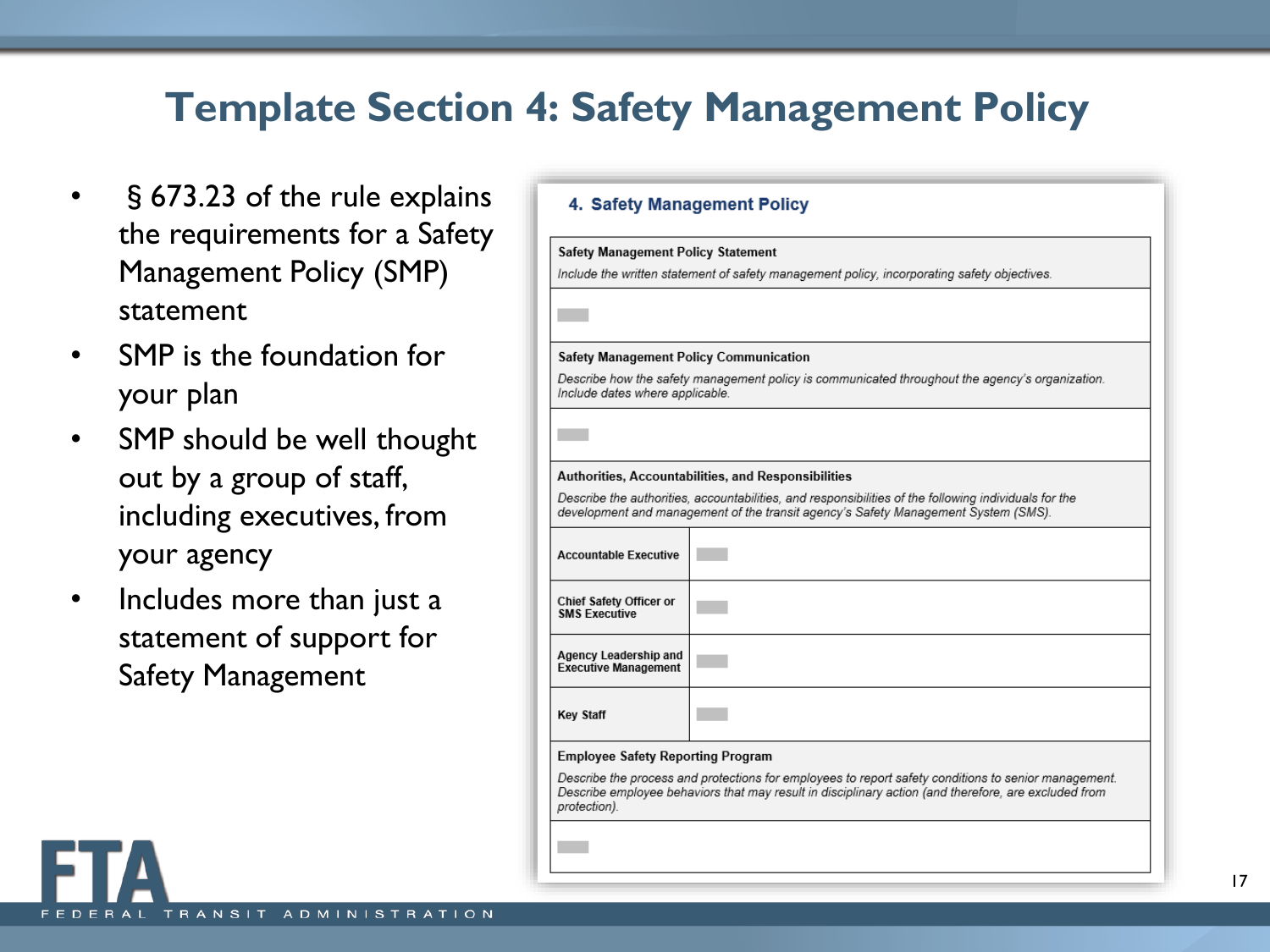### **Reference Guide Section 4: Safety Management Policy**

• Reference guide Pages 9-12 explain the requirements and how to develop your Safety Management Policy statement, roles and responsibilities, and other requirements

#### CHIEF SAFETY OFFICER'S OR SMS EXECUTIVE'S ROLES MAY INCLUDE:

- Developing and maintaining SMS documentation;
- Directing hazard identification and safety risk assessment;
- Monitoring safety risk mitigation activities;
- Providing periodic reports on safety performance;
- Briefing the Accountable Executive and Board of Directors on SMS implementation progress; and
- Planning safety management training.

AN EFFECTIVE SAFETY MANAGEMENT POLICY STATEMENT IS a short, straightforward document developed by top executives and management to describe a transit agency's commitment to SMS and the dedication of resources (e.g., people and funds) to support it. It commits the agency to developing and implementing the structures and activities necessary to sustain an SMS and assigns ultimate accountability for safety management to the agency's Accountable Executive.

Senior management should consult with staff members in charge of safety critical functions to ensure that the safety objectives are relevant to the agency and the services it delivers.

### **ACCOUNTABLE EXECUTIVE'S ROLES OFTEN INCLUDE:**

- Decision-making about resources (e.g. people and funds) to support asset management, SMS activities, and capital investments;
- Signing SMS implementation planning documents; and
- **Endorsing SMS implementation** team membership.

### **EMPLOYEE SAFETY REPORTING GUIDELINES SHOULD CLARIEY:**

- What to report, what not to report, and how to report;
- What managers should do when employees report safety concerns;
- How reports are documented; and
- How employees will receive feedback about the results of their reports.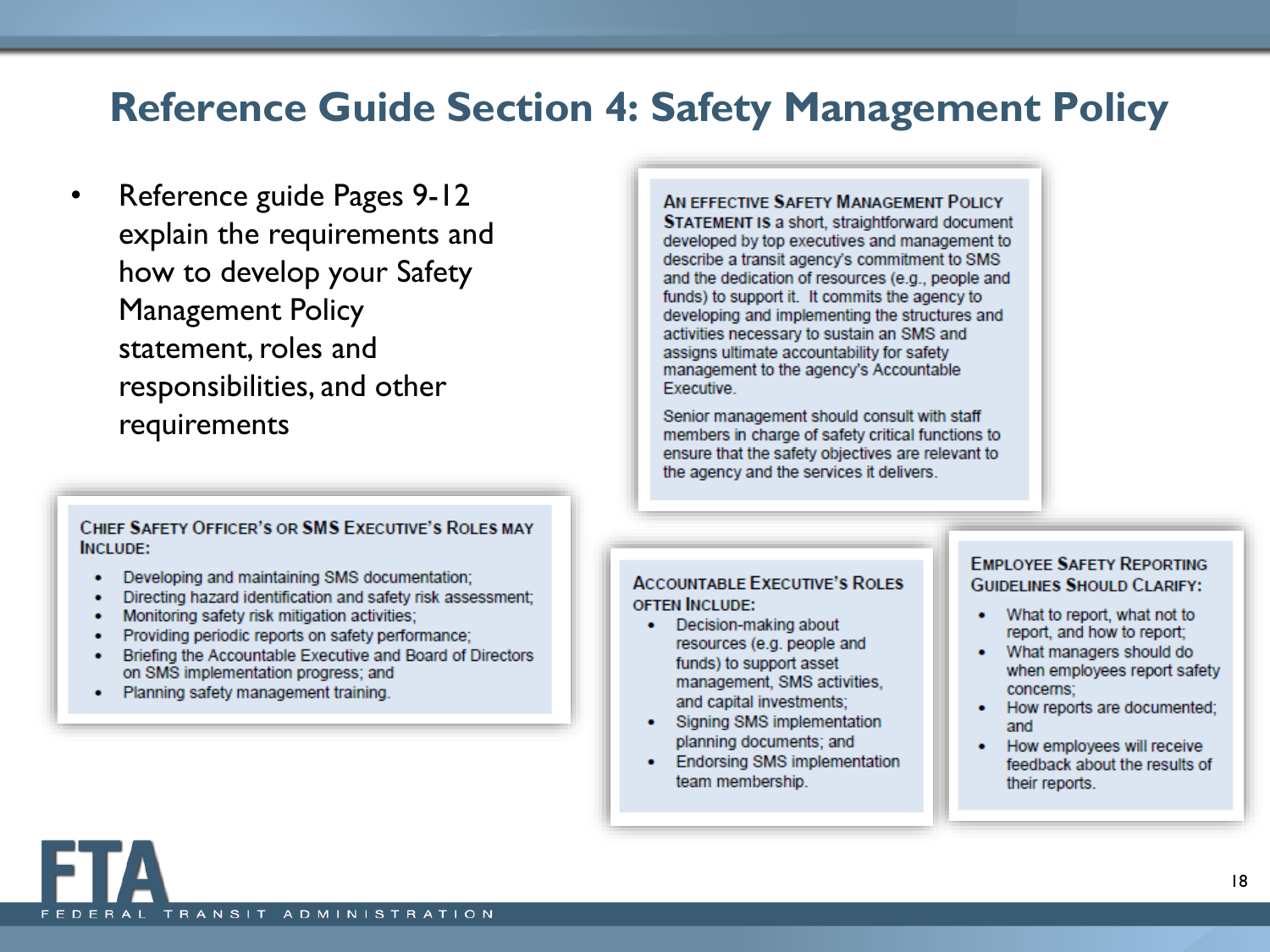## **Reference Guide Section 4: Safety Management Policy**

- **What should you think about when completing section 4?**
	- Who should be involved in writing the Safety Management Policy statement?
	- If we already have a Safety Policy Statement, what do we need to change or modify in the statement to reflect SMS principles?
	- How do we make the statement effective so that it will resonate with employees and the Board?
	- Do we have to change or update any roles and responsibilities? If so, do we need to provide training or hire someone new?
	- Do we need to set up an employee reporting program or update/change what we currently have?
	- Don't promise what you can't deliver

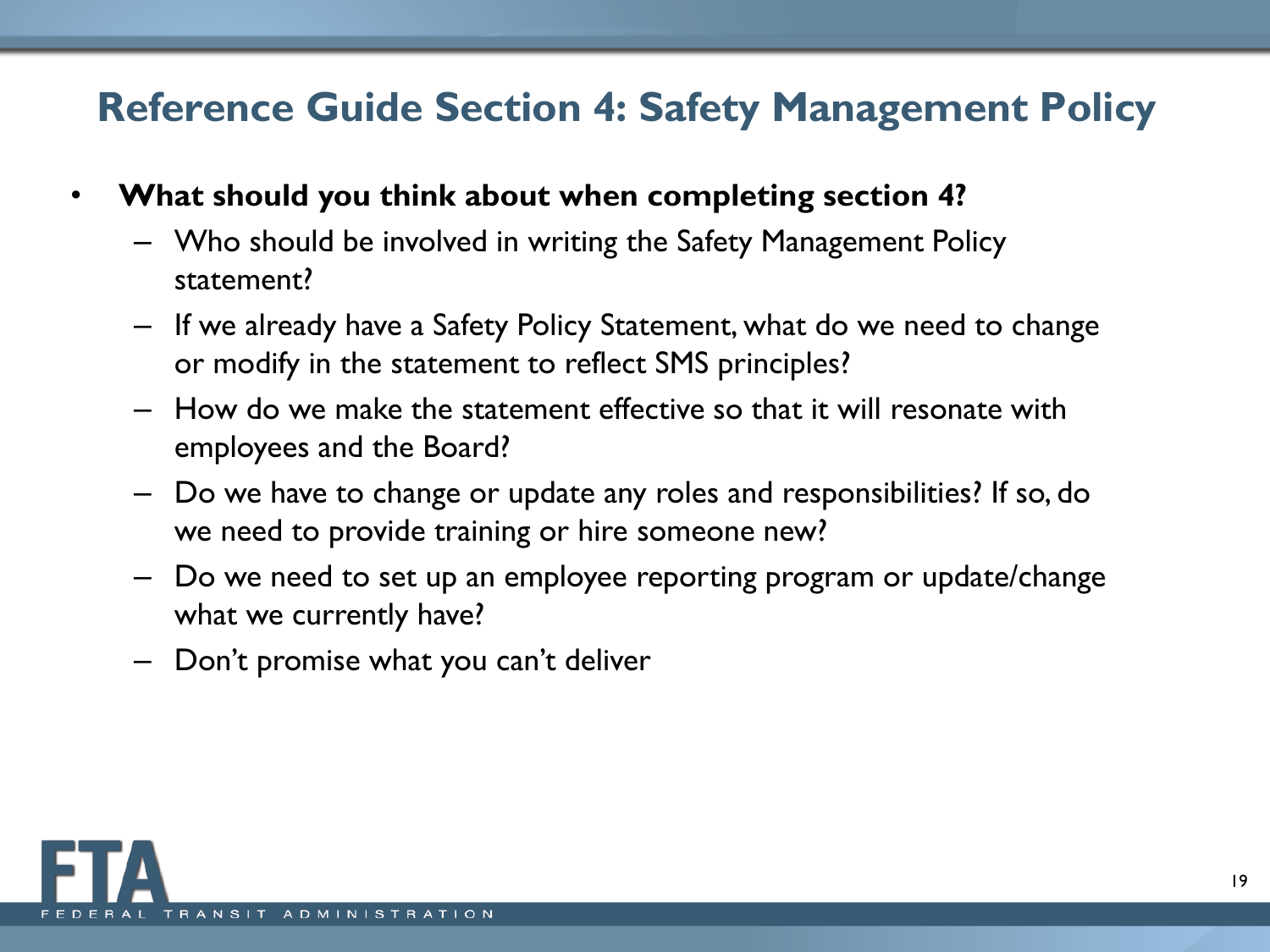## **Template Section 5: Safety Risk Management**

- §673.25 of the rule explains the minimum requirements for Safety Risk Management
- Where you document your **processes** for Safety Risk Management and its subcomponents
- This section may seem small, but it is very important!

| 5. Safety Risk Management |                                                                                                                                            |  |  |  |  |
|---------------------------|--------------------------------------------------------------------------------------------------------------------------------------------|--|--|--|--|
|                           | <b>Safety Risk Management Process</b>                                                                                                      |  |  |  |  |
|                           | Describe the Safety Risk Management process, including:                                                                                    |  |  |  |  |
| ٠                         | Safety Hazard Identification: The methods or processes to identify hazards and consequences of<br>the hazards                              |  |  |  |  |
| ٠                         | Safety Risk Assessment: The methods or processes to assess the safety risks associated with<br>identified safety hazards.                  |  |  |  |  |
| ٠                         | Safety Risk Mitigation: The methods or processes to identify mitigations or strategies necessary as<br>a result of safety risk assessment. |  |  |  |  |
|                           |                                                                                                                                            |  |  |  |  |
|                           |                                                                                                                                            |  |  |  |  |
|                           |                                                                                                                                            |  |  |  |  |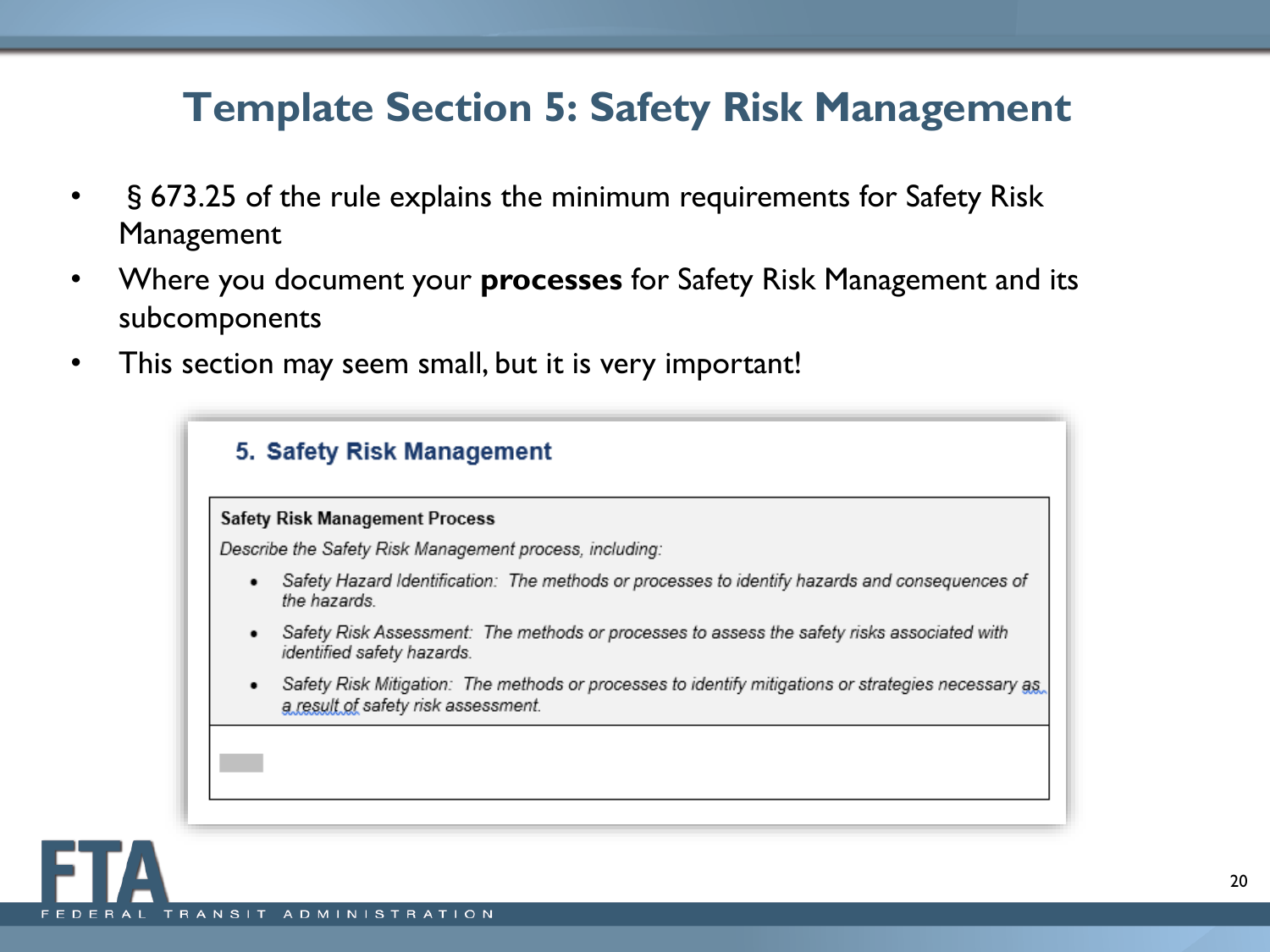## **Reference Guide Section 5: Safety Risk Management**

- Reference Guide Pages 13 and 14 document and describe the requirements for Safety Risk Management (SRM), Safety Hazard Identification, Safety Risk Assessment and Safety Risk Mitigation
- **What should you think about when completing section 5?**
	- Do we currently have these processes in place? If so, do they need updating/changing?
	- Do our employees know how to identify safety hazards? Do they know how to report safety hazards (see Employee Reporting Program – Section 4)?
	- Who should be involved in assessing hazards? Do we need to set up a committee?
	- What resources do we have to implement mitigations?
	- What information should be included when presenting mitigation options to executives to decide on?

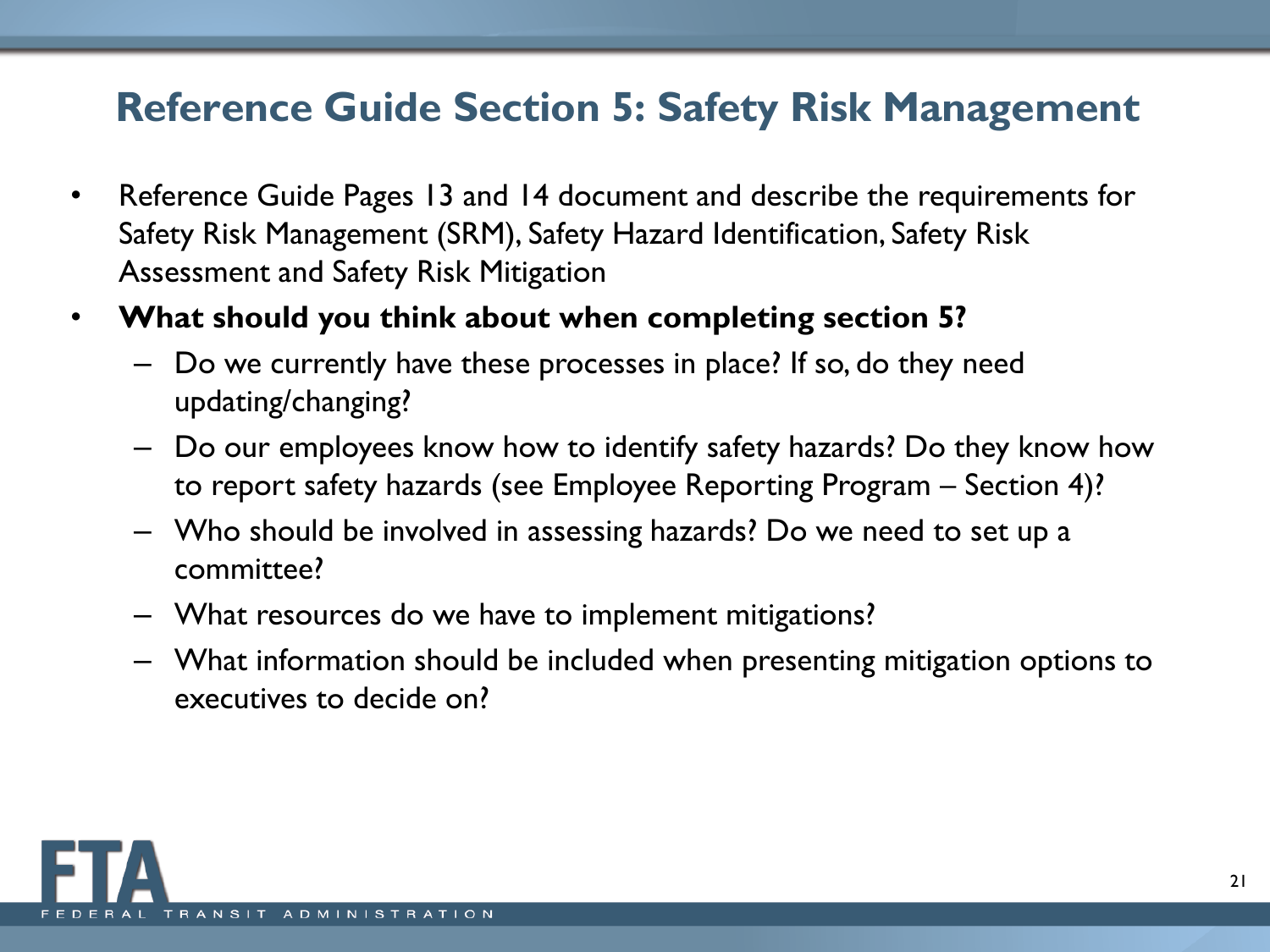## **Template Section 6: Safety Assurance**

- §673.27 of the rule explains the requirements for Safety Assurance procedures
- Small Public Transportation Providers are not required to develop processes for Managing Change and Continuous Improvement

|                     | Safety Performance Monitoring and Measurement                                                                                                                     |
|---------------------|-------------------------------------------------------------------------------------------------------------------------------------------------------------------|
|                     | Describe activities to monitor the system for compliance with procedures for operations and maintenance.                                                          |
|                     |                                                                                                                                                                   |
|                     | Describe activities to monitor operations to identify any safety risk mitigations that may be ineffective,<br>inappropriate, or were not implemented as intended. |
|                     |                                                                                                                                                                   |
|                     | Describe activities to conduct investigations of safety events to identify causal factors.                                                                        |
|                     |                                                                                                                                                                   |
|                     |                                                                                                                                                                   |
|                     | Describe activities to monitor information reported through internal safety reporting programs.                                                                   |
|                     |                                                                                                                                                                   |
|                     |                                                                                                                                                                   |
|                     | Management of Change (Not Required for Small Public Transportation Providers)                                                                                     |
| safety performance. | Describe the process for identifying and assessing changes that may introduce new hazards or impact                                                               |
|                     |                                                                                                                                                                   |
|                     |                                                                                                                                                                   |
|                     | <b>Continuous Improvement (Not Required for Small Public Transportation Providers)</b>                                                                            |
|                     | Describe the process for assessing safety performance. Describe the process for developing and carrying                                                           |
|                     | out plans to address identified safety deficiencies.                                                                                                              |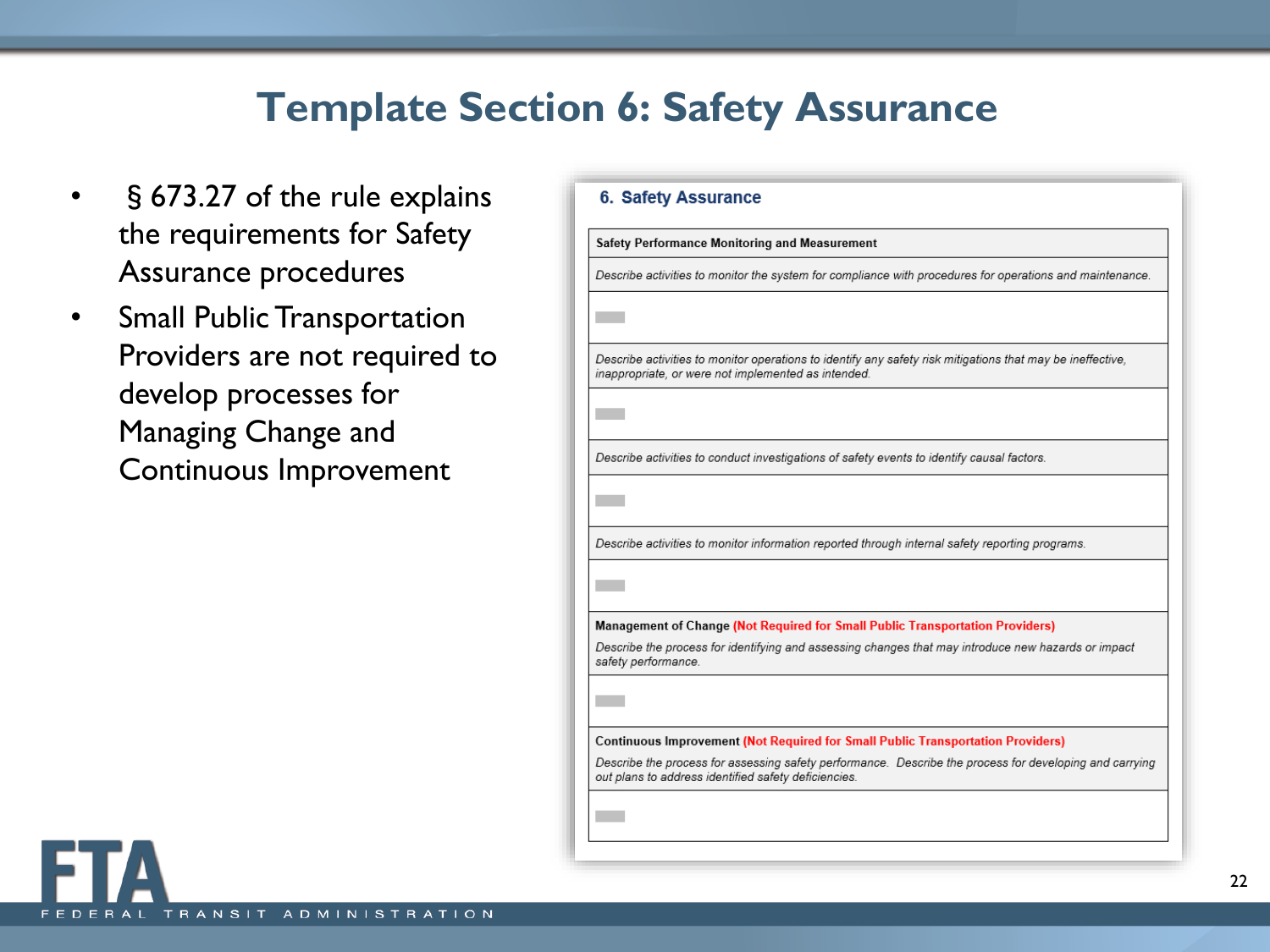## **Reference Guide Section 6: Safety Assurance**

- Reference guide Pages 14-16 document and describe the requirements for Safety Assurance and its subcomponents
- **What should you think about when completing section 6?**
	- What subcomponents of SA do we need to develop processes for?
	- Do we have processes for safety investigations that identify causal factors for all safety events?
	- Are we collecting enough data and the right data to conduct safety performance monitoring and measurement?
	- How often should we monitor our mitigations?
	- Who should be involved in safety assurance processes? Do we need to set up a committee?
	- How will we identify changes to manage?
	- How do we show improvement?
		- Safety Performance Indicators (SPIs) and Safety Performance Targets (SPTs) are the primary way to measure safety performance

### **MEASURING SAFETY PERFORMANCE**

To enable safety performance monitoring and measurement activities, a transit agency should establish safety performance indicators (SPIs) and safety performance targets (SPTs) based on its safety objectives.

#### **Examples** Safety Objective: Minimize passenger slip and fall events in buses. **SPI SPT** Reduce the number of The number of passenger slip and fall passenger slip and fall events events on a vehicle on a vehicle by [percent] per per [number] of [number] of vehicle revenue miles over the next [time period]. vehicle revenue miles.

### **EXAMPLES OF CHANGES**

Changes with safety performance impacts can come from many sources and may include:

- Regulatory requirements
- **Audit results**
- City or regional planning
- Service environment
- New technology
- New processes or procedures
- Switching to new products (parts or chemicals)
- New employee contracts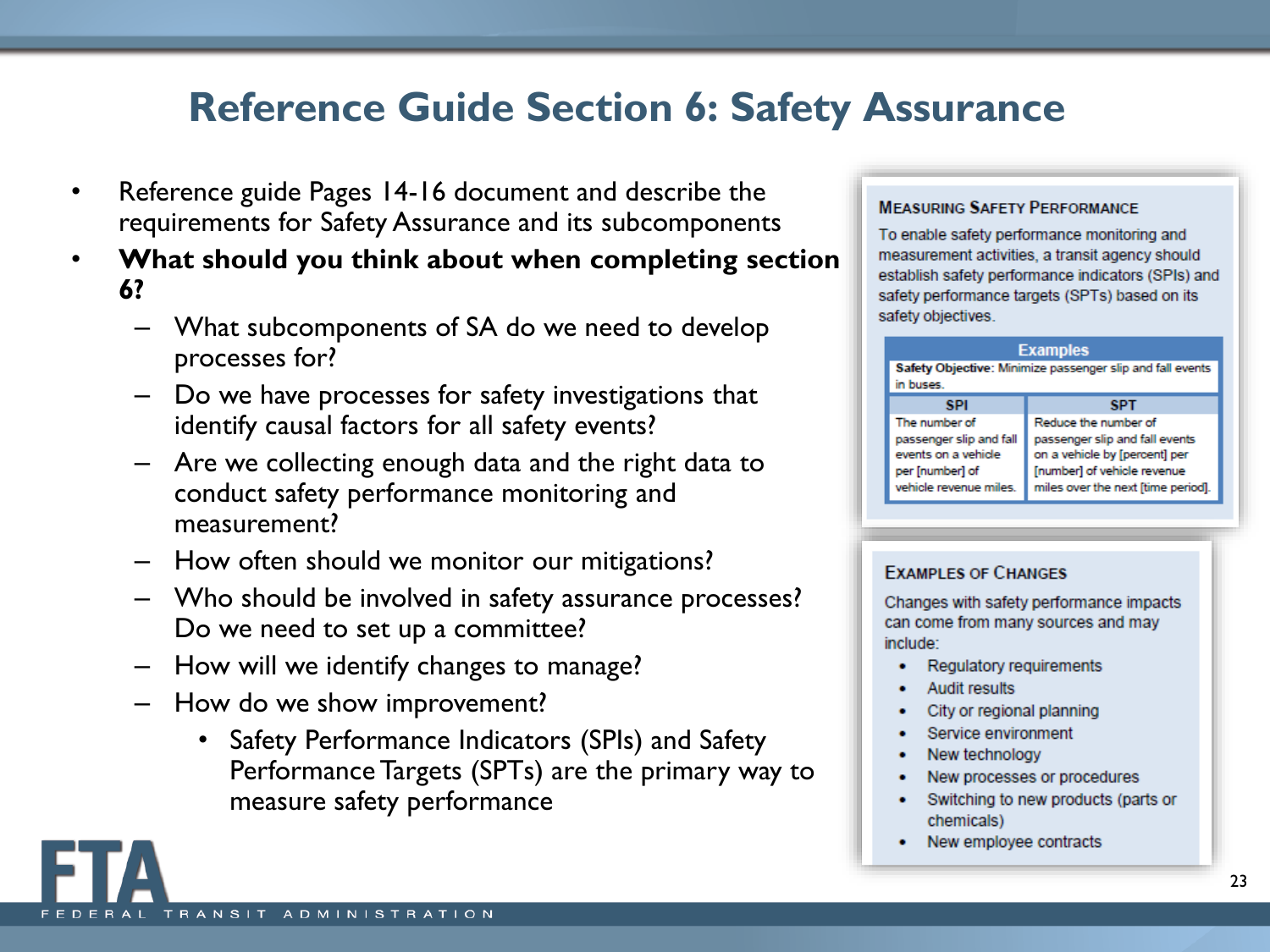## **Template Section 7: Safety Promotion**

- §673.29 of the rule explains the requirements for Safety Promotion
- **Describe (and develop, if necessary)** the safety training program for staff and contractors
- **Describe (and develop, if necessary) processes** for safety communication throughout the agency

|                             | <b>Competencies and Training</b>                                                                       |
|-----------------------------|--------------------------------------------------------------------------------------------------------|
| safety.                     | Describe the safety training program for all agency employees and contractors directly responsible for |
|                             |                                                                                                        |
| <b>Safety Communication</b> |                                                                                                        |
| the organization.           | Describe processes and activities to communicate safety and safety performance information throughout  |
|                             |                                                                                                        |
|                             |                                                                                                        |
|                             |                                                                                                        |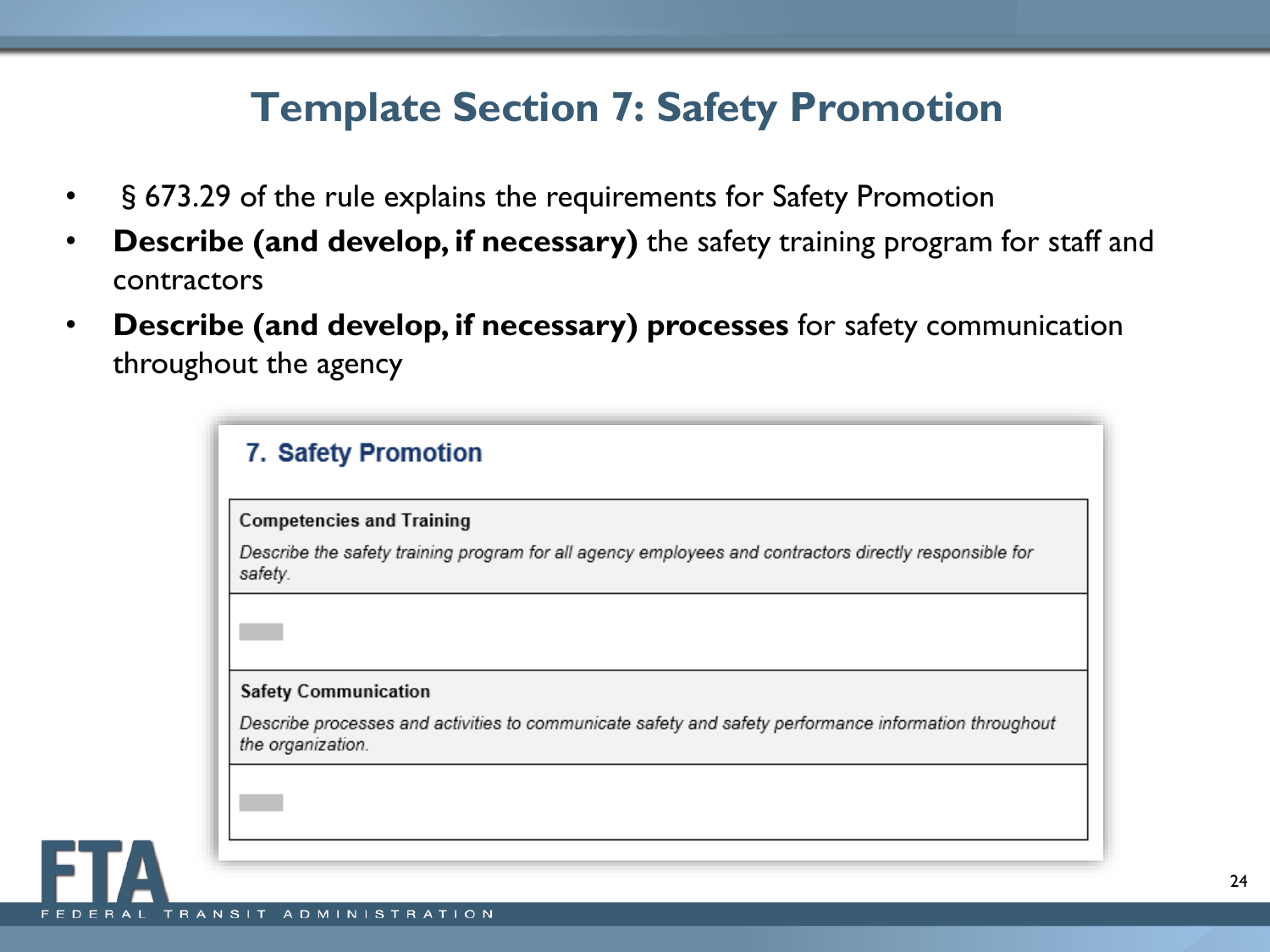## **Reference Guide Section 7: Safety Promotion**

- Reference Guide Page 17 describes the requirements for Safety Promotion
- **What should you think about when completing section 7?**
	- Do we have a curriculum of safety training courses that our employees are already completing? If so, are those courses effective?
		- Look at the FTA curriculum and courses offered by TSI and NTI
		- Ask your peers for best practices through SWTA, CTAA, APTA, AASHTO, etc.
	- What competencies should our employees have in terms of safety? Do different positions have different safety training needs?
	- What safety information needs to be communicated throughout the agency? What does not?
	- Who is responsible for communicating about safety?
	- How will we communicate safety issues and concerns within the agency?

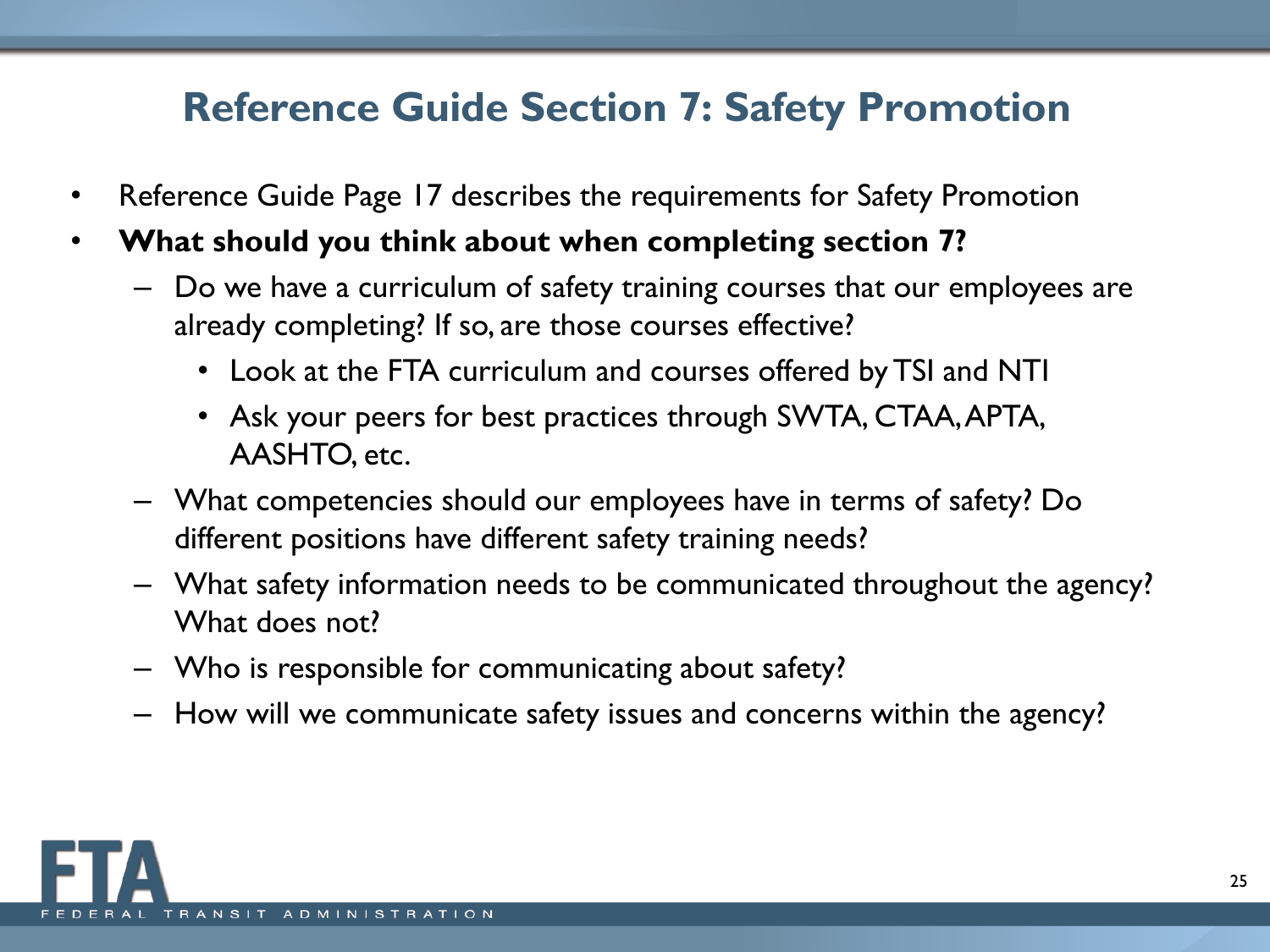## **Final Sections**

- Additional Information – any additional information you want to add to your agency safety plan
- Reference SMS Implementation Documentation here
- Definitions of Special Terms used in your plan
- Acronyms used in your plan

### **Additional Information**

#### **Supporting Documentation**

Include or reference documentation used to implement and carry out the Safety Plan that are not included elsewhere in this Plan.

### Definitions of Special Terms Used in the Safety Plan

| Term | Definition |
|------|------------|
|      |            |
|      |            |

### List of Acronyms Used in the Safety Plan

| Acronym | <b>Word or Phrase</b> |
|---------|-----------------------|
|         |                       |
|         |                       |

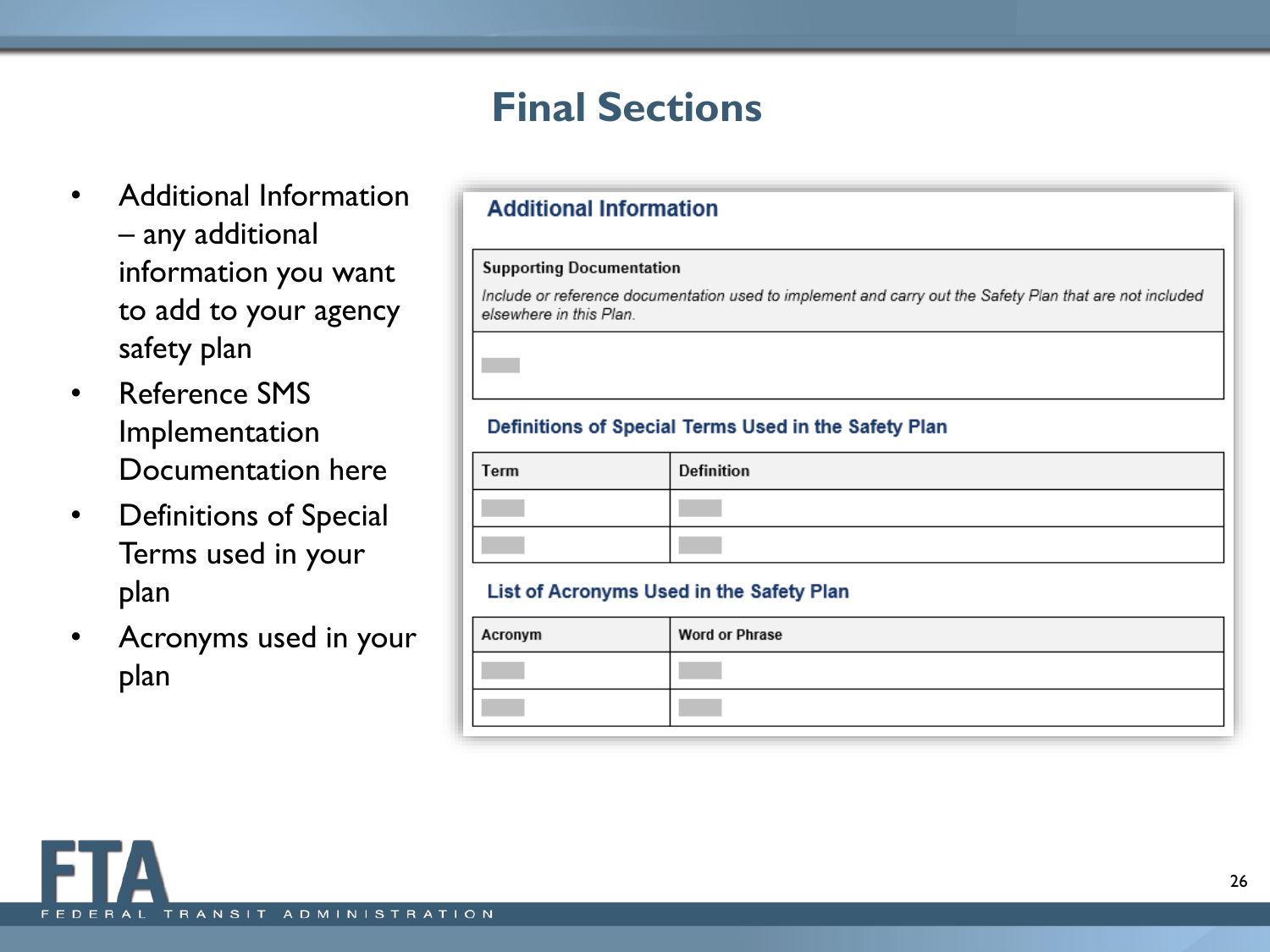# **Upcoming Webinars**

| <b>Webinars</b>                                  | <b>Dates</b>                                   |
|--------------------------------------------------|------------------------------------------------|
| <b>Frequently Asked Questions</b>                | Thursday, November 15 at 2:00 PM ET   Register |
| <b>Guidance on using SSPPs to develop PTASPs</b> | Wednesday, December 5 at 2:00 PM ET   Register |